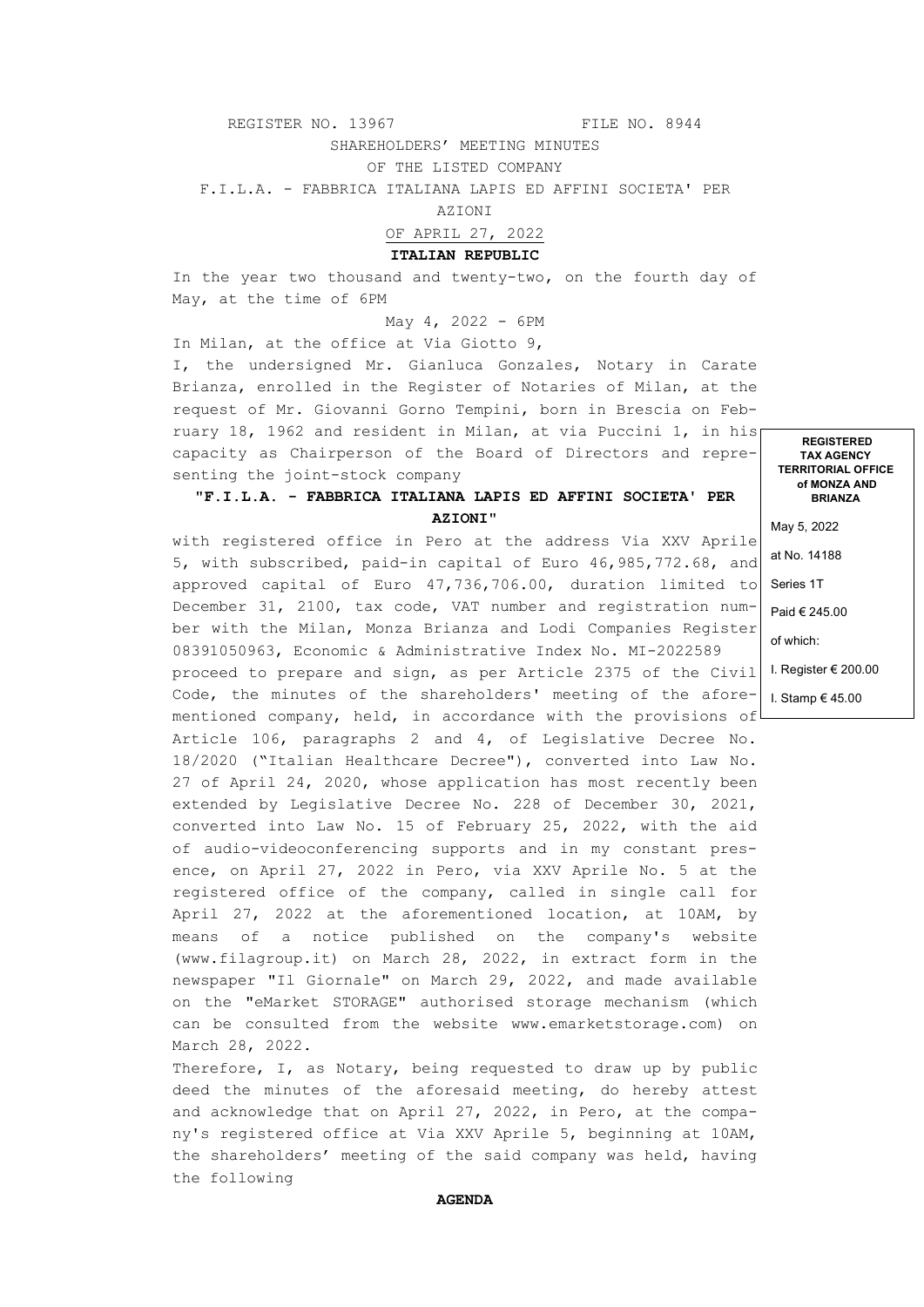1. Financial statements and consolidated financial statements; allocation of profit for the year and distribution of dividends:

1.1 Approval of the separate financial statements for the year ended December 31, 2021, along with the Board of Directors' Report, the Board of Statutory Auditors' Report and the Independent Auditors' Report; presentation of the consolidated financial statements for the year ended December 31, 2021; resolutions thereon;

1.2 Allocation of net profit for the year and distribution of dividends; resolutions thereon;

2. Remuneration Policy and Report:

2.1 approval of the first section of the Remuneration Policy and Report (i.e. remuneration policy for the year 2022) as per Article 123-ter, paragraphs 3-bis and 3-ter, of Legislative Decree No. 58 of February 24, 1998;

2.2 consultative vote on the second section of the Remuneration Policy and Report (i.e. remuneration report for the year 2021) as per Article 123-ter, paragraph 6, of Legislative Decree No. 58 of February 24, 1998.

3. Authorisation to purchase and dispose of treasury shares, subject to revocation of the previous authorisation granted by the Shareholders' Meeting of April 27, 2021 for any portion not executed;

resolutions thereon.

4. Incentive plan for the period 2022-2026 concerning ordinary shares of F.I.L.A., called "2022-2026 Performance Shares Plan" reserved to employees and/or Senior Directors of F.I.L.A. - Fabbrica Italiana Lapis ed Affini S.p.A. and/or other Group companies; resolutions thereon.

I thus acknowledge that the proceedings of the Shareholders' Meeting were conducted as follows:

At 10AM, Mr. Giovanni Gorno Tempini, in attendance, takes up the chair of the session pursuant to Article 10.5 of the By-Laws in his aforementioned capacity as Chairperson of the Board of Directors. The Chairperson, calling the session to order, extends a warm welcome to the attendees, personally and on behalf of the Board of Directors and Board of Statutory Auditors, and thanks everyone for taking part in the session. Then, pursuant to the final paragraph of the same Article 10.5 of the By-laws, he designates me, a Notary, to act as secretary.

He notes that:

- in compliance with the applicable provisions on the containment of COVID-19 (in particular pursuant to Article 106(2) and (4) of Legislative Decree No. 18/2020, converted into Law No. 27 of April 24, 2020, with its validity extended by Legislative Decree No. 228 of December 30, 2021, converted into Law No. 15 of February 25, 2021) and in line with the provisions of the call notice: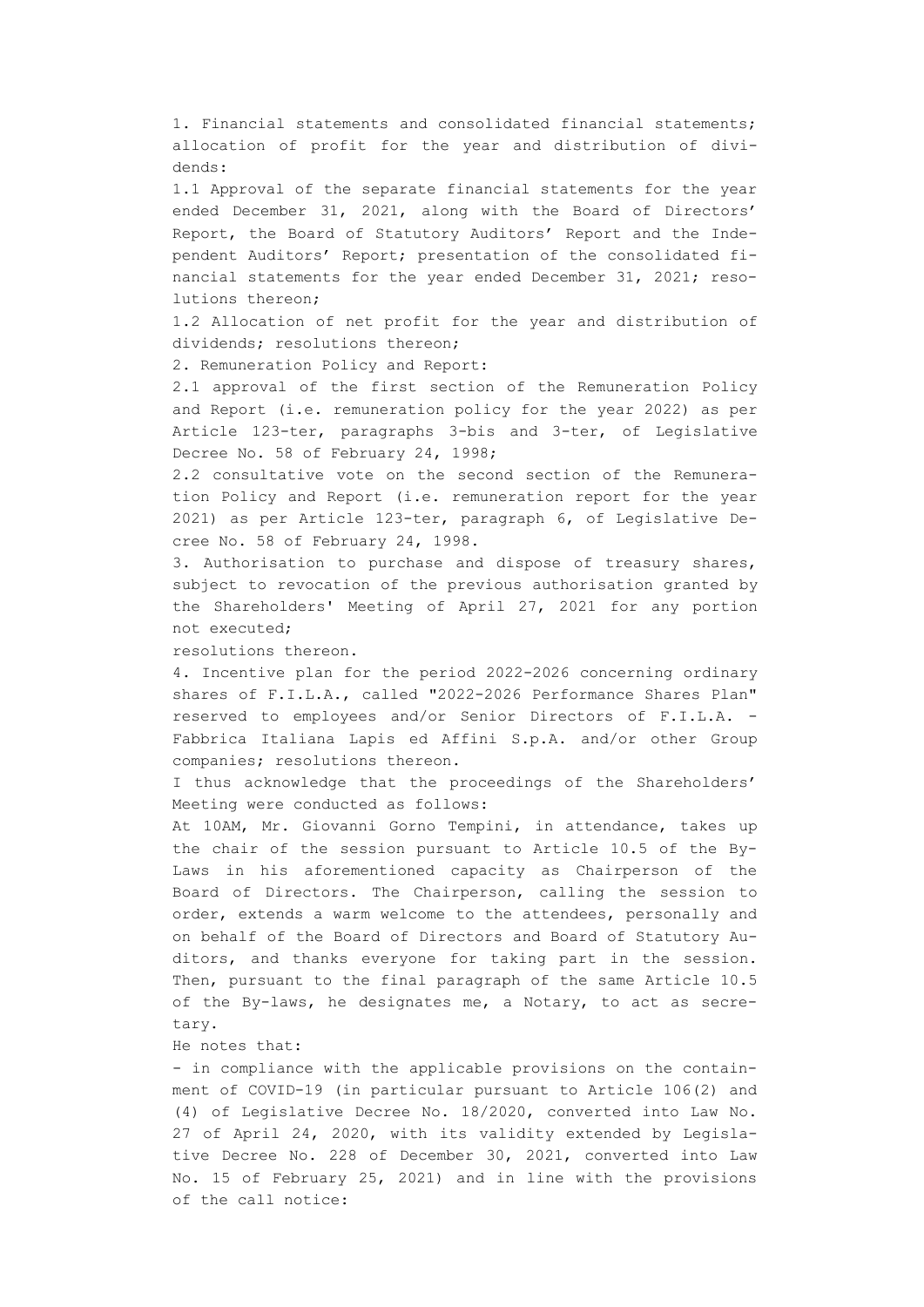(i) the attendance of those entitled to vote participating in the Shareholders' Meeting solely through Spafid S.p.A. - as the Company's Appointed Representative pursuant to Article 135-undecies of Legislative Decree No. 58 of February 24, 1998 (the "CFA" or "Consolidated Finance Act") - to which shareholders could grant proxies or sub-delegations pursuant to Article 135-*novies* of the CFA or proxies pursuant to Article 135-*undecies* of the CFA, all bearing voting instructions.

Therefore, access to the meeting location to shareholders or delegates other than Spafid S.p.A. is expressly excluded.

(ii) the shareholders' meeting was held in the presence, including remotely through mechanisms identifying participants and their attendance, of the permitted attendees (i.e. the members of the Company's management and supervisory bodies, in addition to the Company's Appointed Representative pursuant to Article 135-*undecies* of the CFA) and without the need in any case for the chairperson and the secretary taking the minutes to be in the same location.

- who are, therefore, connected by audio-conference, in the manner provided for in the By-Laws, in addition to the Chairperson (as permitted by current emergency regulations),

(i) for the Board of Directors: directors Carlo Paris, Giorgina Gallo and Donatella Sciuto;

(ii) for the Board of Statutory Auditors: chairperson Gianfranco Consorti and statutory auditors Pietro Michele Villa and Elena Spagnol,

all of whom, upon identification made by the Chairperson, declare that they have the necessary documents at their disposal and are able to adequately follow the proceedings of the meeting;

- with however the presence in person of the Chief Executive Officer Massimo Candela, Executive Director Luca Pelosin and board member Annalisa Matilde Elena Barbera;

- a number of employees, collaborators and consultants of the Company are also present and/or attending by audio-conference in an auxiliary capacity to support the meeting's technical and organisational requirements, as permitted by the Chairperson;

- the Shareholders' Meeting was called in single call for April 27, 2022 at the above location, at 10AM, by notice published on the company's website (www.filagroup.it) on March 28, 2022 and in extract form in the "Il Giornale" newspaper of March 29, 2022, and made available via the "eMarket STORAGE" authorised storage mechanism (available at www.emarketstorage.com) on March 28, 2022;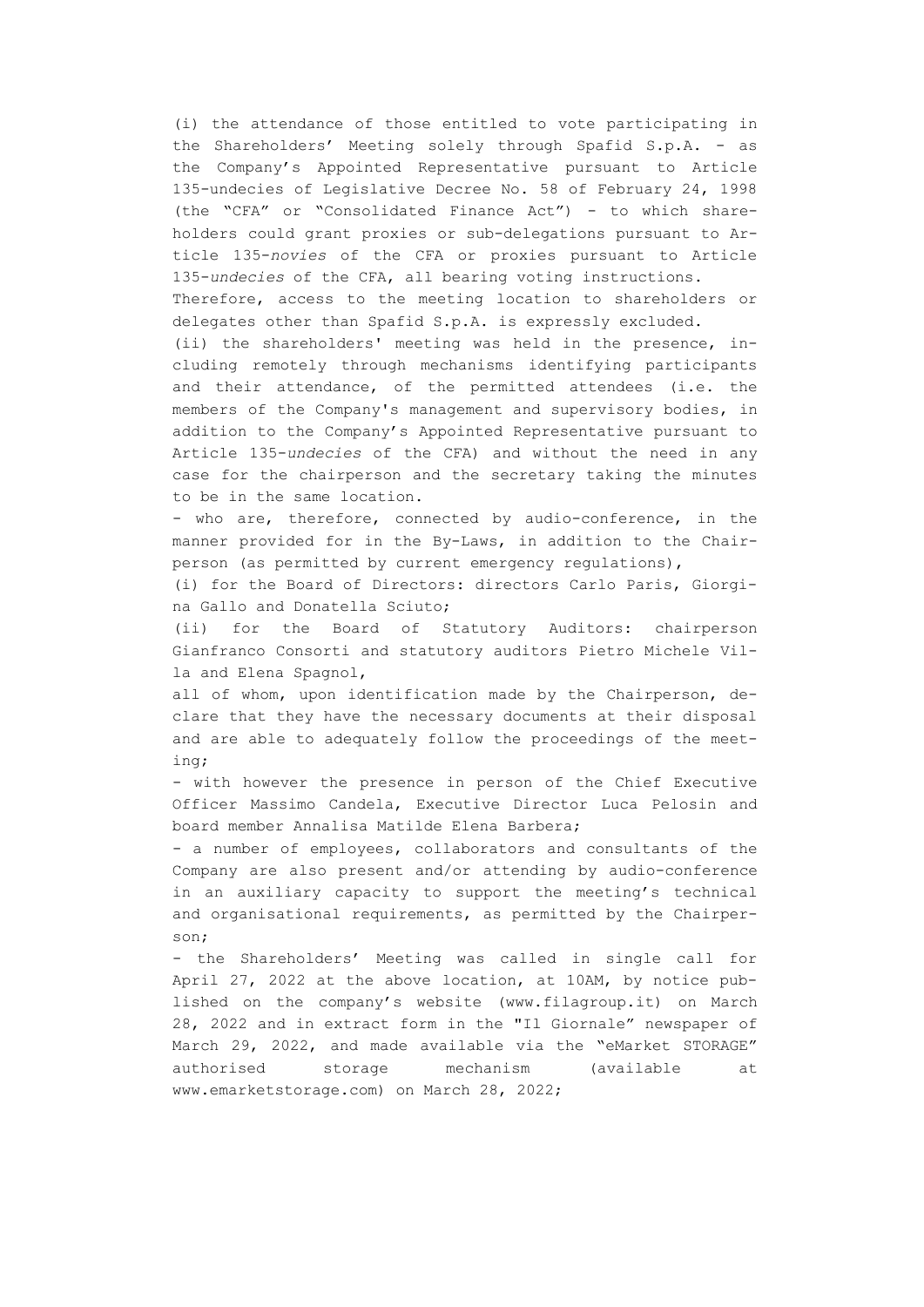- the share capital amounts to Euro 46,985,772.68 and is divided into 51,058,297 shares, of which 42,976,441 ordinary shares and 8,081,856 special class B shares, all without par value; in particular, he notes that the special class B shares are all multi-vote shares, conferring three voting rights each;

- the Company holds 291,500 treasury shares whose voting rights are suspended pursuant to Article 2357-*ter* paragraph 2, C.C;

- the ordinary shares of the Company have been admitted for trading on the Euronext Milan, Euronext Milan STAR segment, a regulated market organised and managed by Borsa Italiana S.p.A.;

- the company has not received requests to add items to the Agenda within the terms allotted by Article 126-*bis* of the CFA, nor any new draft resolutions on the items on the agenda.

- no applications were received by the Company from shareholders prior to the meeting pursuant to Article 127-*ter* of the Consolidated Finance Act.

The Chairperson reminds shareholders:

- that voting may not take place through correspondence or electronic means;

- that as per Article 106, paragraph 4 of Legislative Decree No. 18/2020 and as provided in the call notice, attendance at the meeting by those entitled to vote may be made exclusively through "SPAFID S.p.A." as the Appointed Representative of the company pursuant to Article 135-*undecies* of the Consolidated Finance Act;

- that SPAFID S.p.A. may, therefore, be granted proxies (or sub-delegations) with voting instructions under Articles 135 *novies* and 135-*undecies* of the Consolidated Finance Act;

- that the company has made available on its website the forms for granting proxies (or sub-delegations, as the case may be) and that within the legal deadline Spafid S.p.A. has been granted proxies (or sub-delegations) as per the list of names below;

- that "SPAFID S.p.A.," through its representative, has, to the extent necessary, disclosed that it does not, in any case, fall under any of the conditions of conflict of interest indicated in Article 135-*decies* of the CFA.

The Chairperson thereafter states:

- that at 10.07AM. there are 114 entitled participants at the meeting, all by proxy to "Spafid S.p.A.," whose representative is also connected by audio-conference, totalling 30,701,830 shares, of which 8,081.856 Class B Shares with multi-voting rights, (equal in total to 60.131% of the shares constituting the nominal share capital and 69.718% of the share capital with voting rights, excluding from the calculation of the resolution quorum the 291,500 treasury shares held by the Company as of the date of today's meeting, pursuant to Article 2368,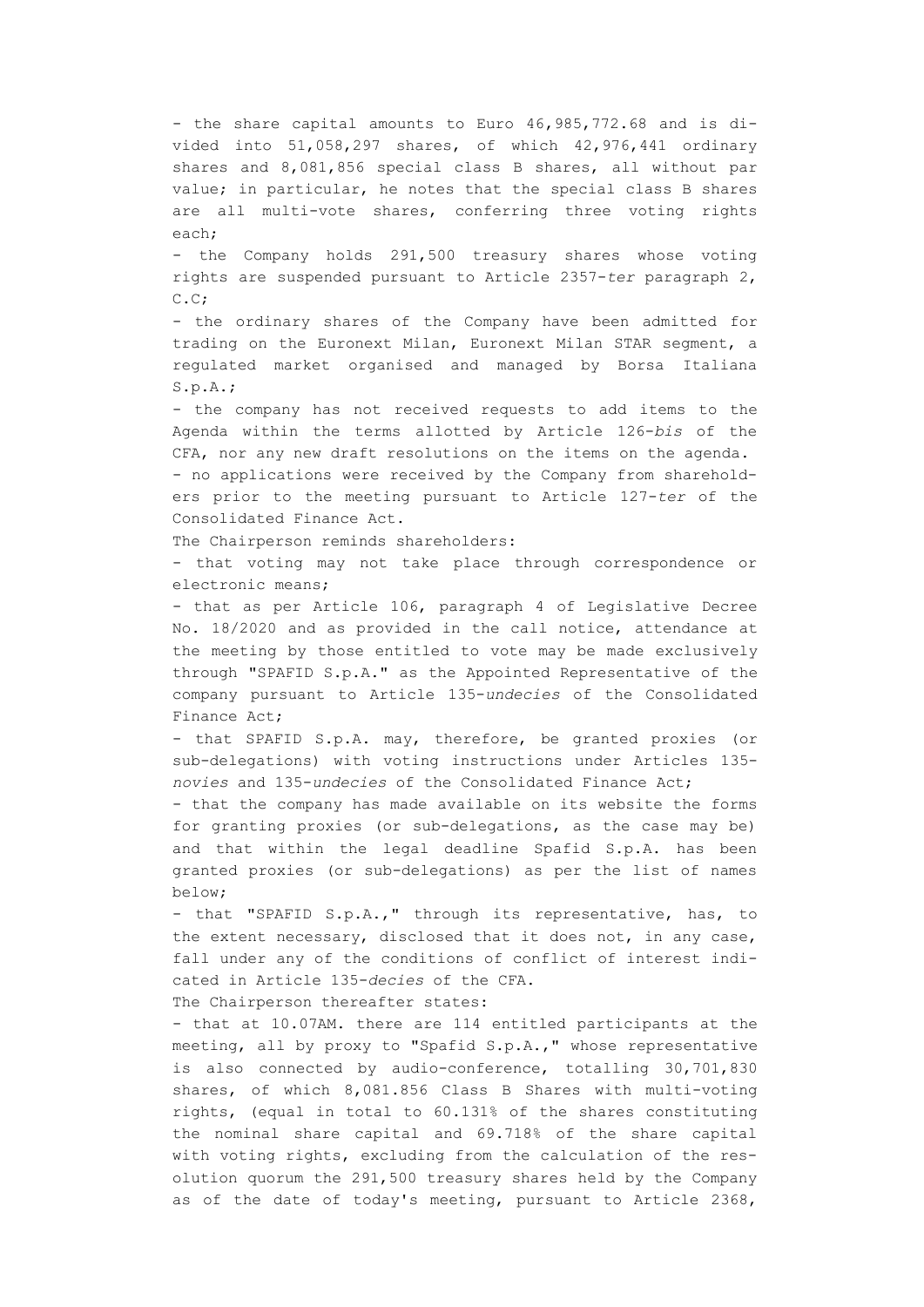paragraph 3, of the Civil Code, as recalled by Article 2357, paragraph 2, final paragraph, of the Civil Code). He also notes that:

- that no proxy solicitations pursuant to Article 136 and subsequent of the CFA has been promoted with regard to today's meeting;

- that, in accordance with the applicable provisions, a list of the names of the participants in the Shareholders' Meeting (all, as stated, with proxy granted to "Spafid S.p.A.") is appended at letter "A" to these minutes; this list will specify the shares for which notice has been given by the intermediary to the issuer pursuant to Article 83-*sexies* of the CFA and indicate the presence of the principal of the voter for each vote and the vote cast, with the relevant number of shares. Any pledgees or usufructuaries participating in the meeting will also be included in the above appendix.

The Chairperson therefore declares the Shareholders' Meeting validly constituted, in ordinary session and in single call, to deliberate on the matters on the agenda.

The Chairperson states that the results of the voting will be published according to the legal terms.

Proceeding with the formalities, the Chairperson further announces:

- as recommended by CONSOB, analysts, qualified experts and journalists have been informed of the Shareholders' Meeting;

- to the best of the Company's knowledge, as an SME as per Article 1, paragraph 1, letter *quater-1*, of the CFA, based on the shareholders register and the communications received in accordance with Article 120 of the Consolidated Finance Act and other information available, the shareholders directly or indirectly holding more than 5% of the subscribed share capital with voting rights are as follows:

- Pencil S.p.A., with 11,628,214 ordinary shares and 8,081,856 special B shares;

The Chairperson reminds the shareholders that pursuant to Article 120 of the CFA, shareholders who directly or indirectly hold more than 5% of the Company's share capital but have failed to disclose this situation to the Company and Consob may not exercise the voting rights attached to the shares for which the disclosure has not been provided. He therefore invites the attendees, through the Appointed Representative, to declare any situations that may result in the exclusion of the exercise of voting rights, also as per Article 120 of the CFA: there are no contributions.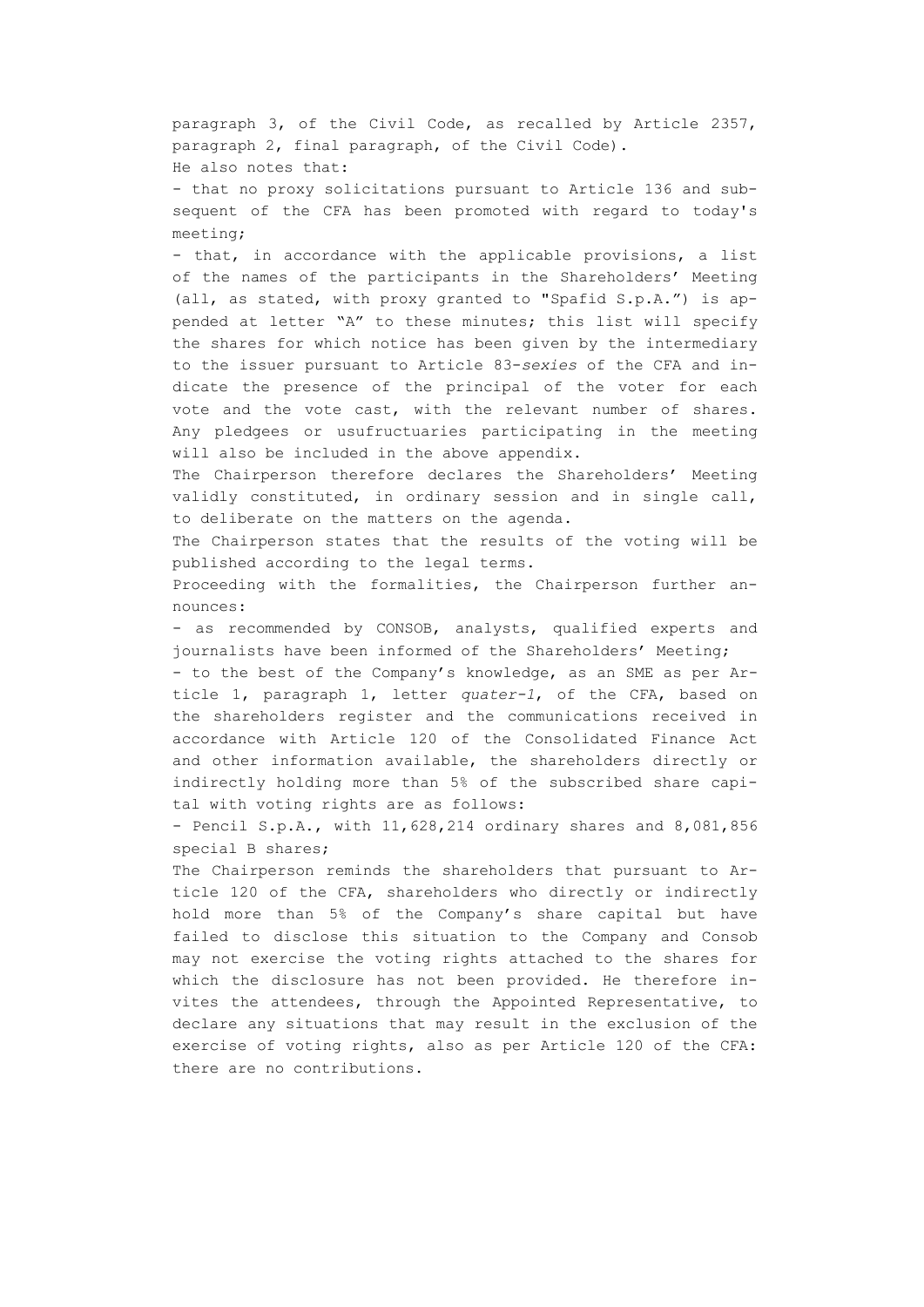The Chairperson then announces that, to the best of the Company's knowledge, no material shareholders' agreements have been entered into pursuant to Article 122 of the CFA as at the date of the meeting.

He then asks the shareholders through the Appointed Representative to disclose the existence of any other shareholders' agreements pursuant to Article 122 of the CFA: there are no contributions.

Lastly, the chairperson recalled that as of today the Company holds 291,500 ordinary treasury shares (equal to 0.5709% of the nominal share capital), to which Article 2368, paragraph 3, of the Civil Code, as referred to in Article 2357, paragraph 2, last paragraph, of the Civil Code, will apply.

The Chairperson also recalls attention to Article 122 of the CFA, and particularly the fourth paragraph, which provides that voting rights relating to listed shares for which the publication obligations have not been satisfied pursuant to the first paragraph of that same Article 122 of the CFA may not be exercised.

The Chairperson continues with the process of calling the meeting to order, noting that:

- a system to produce an audio and video recording of the business of the Shareholders' Meeting is in operation - as per permitted by the Chairperson himself - to assist the preparation of the minutes of the session, where appropriate;

- it has been ascertained, by the appointees identified by the same Chairperson, that the persons entitled to vote herein represented have the right to participate, in addition to their identity and that of their representative, and that the proxies enrolled in the company records are in order;

- the minutes will also contain a summary of all that has been said and the statements made, in accordance with applicable law.

He states that the Company has discharged all the obligations – including of an informational nature – provided for by law in respect of the matters on the agenda.

The Chairperson also states that electronic copies of the following documents have been made available to all interested parties on the company's website www.filagroup.it, all of which are useful for better following the proceedings of the meeting:

the shareholders' meeting regulations;

the call notice, including information on FILA's share capital;

the privacy policy;

the by-laws;

the illustrative reports of the Board of Directors on the proposals concerning matters on the agenda, prepared in accordance with Article 125-*ter* of the CFA;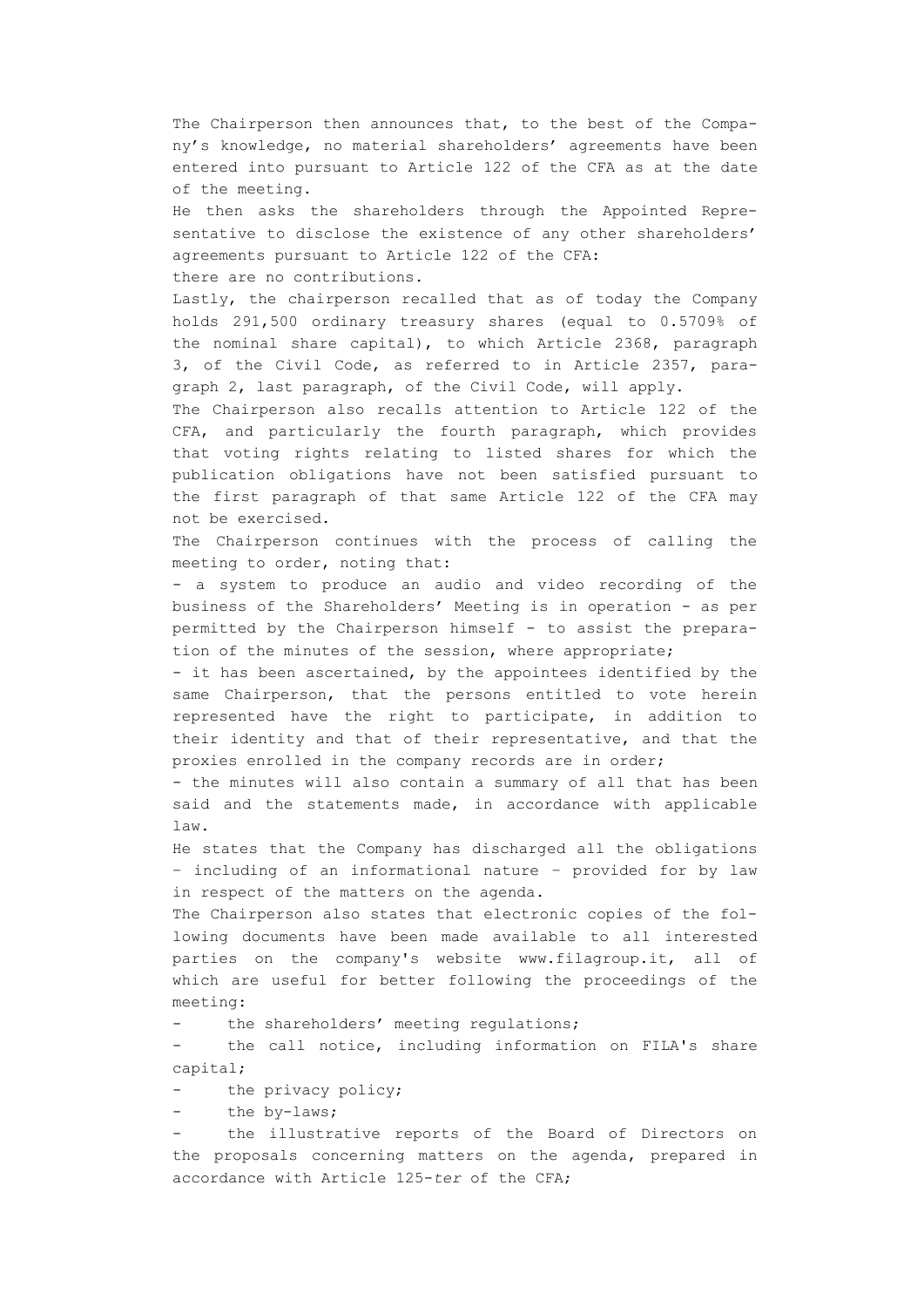the remuneration report prepared in accordance with Article 123-ter of the Consolidated Finance Act;

the annual corporate governance and ownership structure report as per Article 123-*bis* of the Consolidated Finance Act; the prospectus on the 2022-2026 performance shares plan prepared as per Article 114-*bis* of the CFA and Article 84-*bis*, paragraph 1, of the Regulation adopted by CONSOB Motion No. 11971 of May 14, 1999 (the "Consob Issuers' Regulations");

- the non-financial statement;

- the individual and consolidated annual financial report at December 31, 2021, including its annexes.

Of these documents, in view of the special manner the meeting was held, no hard copies were distributed.

In addition, all the above documents were also made available to the public at the registered office of the company, through Borsa Italiana S.p.A. and via the "eMarket Storage" authorised storage mechanism at the address www.emarketstorage.com.

He also notes that key financial information from the latest financial statements of the subsidiaries of FILA included in the scope of consolidation and of the associates of FILA, along with a full copy of the latest financial statements of the subsidiaries of FILA not included in the scope of consolidation, has been made available to the public at the Company's office. The accounting situations drawn up for the purposes of preparing the consolidated financial statements by the subsidiaries of FILA formed under and subject to the laws of third countries to the European Union have also been made available to the public.

Since the publication obligations mentioned above have been fulfilled for all documentation relating to all items on the agenda and the said documentation is available to all participants, the Chairperson proposes that a full reading of all the documentation, for all items on the agenda, be omitted, and that only the draft resolutions and the most important content included in the Board of Directors' illustrative reports be read out.

No opposition is expressed.

The Chairperson announced that the individual votes will take place, through SPAFID S.p.A., as the Company's appointed representative, from whom he will ask, from time to time, the outcome of each vote, with the Chairperson also reserving the right to ask the same Appointed Representative general details for completeness of information and better reporting of the vote.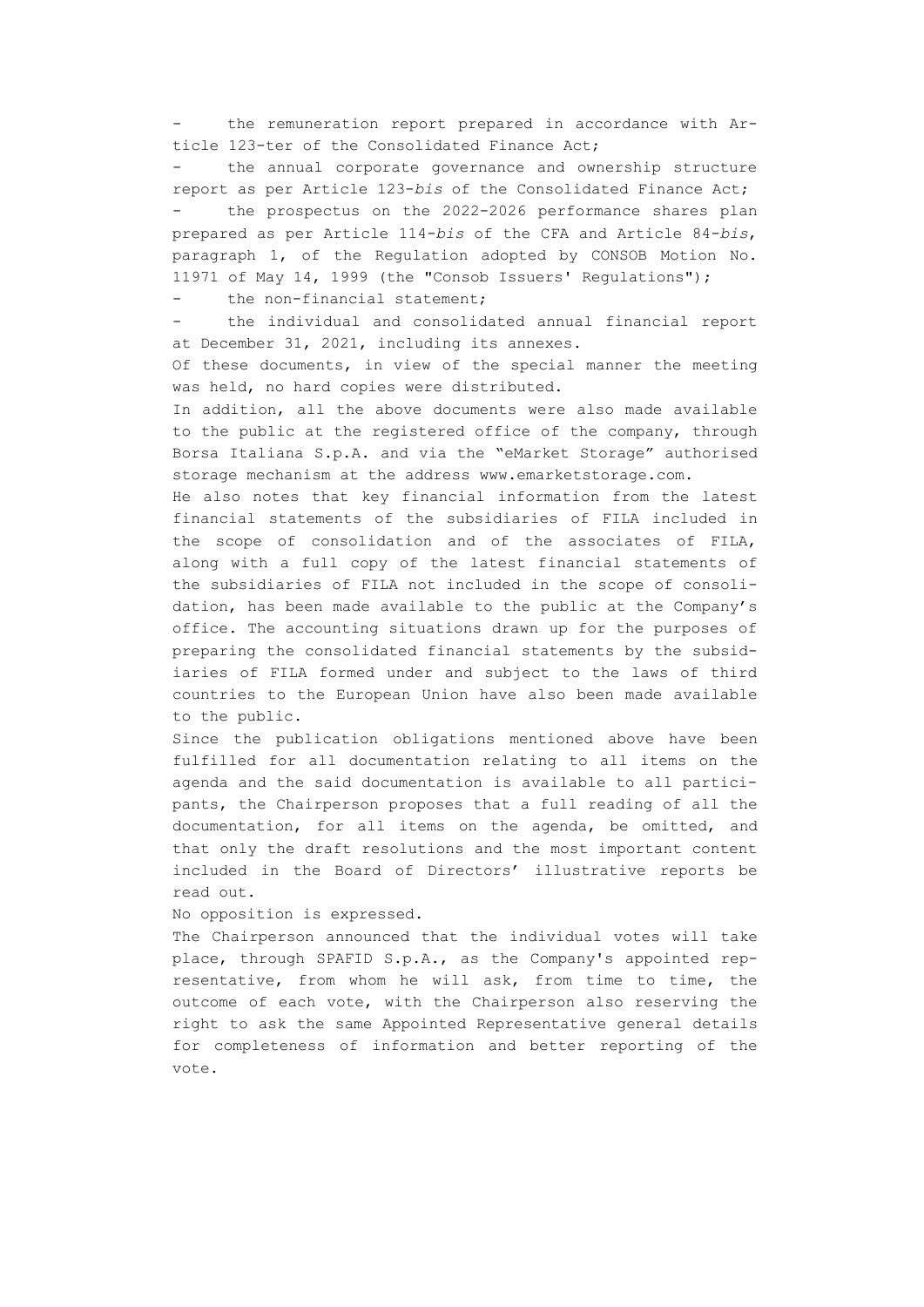He also recalls that the Appointed Representative is allowed to cast differing votes, in view of the multiplicity of proxies given to him/her as a result of the aforementioned manner of conducting the meeting.

In line with the Shareholders' Meeting Regulation published on the Company's website, in order to comply fully with the provisions governing the right to ask questions during the Shareholders' Meeting, the Chairperson informs the shareholders that the procedure will be as follows:

1) addresses and responses must be limited to a maximum of two (2) minutes;

2) questions submitted in writing in the course of the proceedings will be answered once all addresses have been completed; where questions have identical content, a single response will be given to them once all addresses have been completed;

3) any questions included in the oral address delivered during the debate phase will also be answered once all addresses have been completed, on the basis of what has effectively been understood during the oral statement.

At this point, the Chairman once again requests that those present state whether they may be in any situations of exclusion of voting rights in accordance with applicable legislation.

There are no contributions.

Since the turnout of members cannot change during the course of the meeting, the Chair announces that the capital present at the beginning of the meeting will be the same as at the end of the meeting, so he will not update this figure before each vote.

He notes that, pursuant to Regulation (EC) No. 679/2016 of the European Parliament and the Council (the "GDPR"), the details of the shareholders and other attendees of the Shareholders' Meeting are collated and processed by the Company exclusively for the execution of the Shareholders' Meeting and corporate requirements provided for in applicable legislation.

At this point, at 10.23AM, the Chairperson began the discussion of the first item on the agenda, namely:

**1. Financial statements and consolidated financial statements; allocation of profit for the year and distribution of dividends**

**1.1 Approval of the separate financial statements for the year ended December 31, 2021, along with the Board of Directors' Report, the Board of Statutory Auditors' Report and the Independent Auditors' Report; presentation of the consolidated financial statements for the year ended December 31, 2021; resolutions thereon;**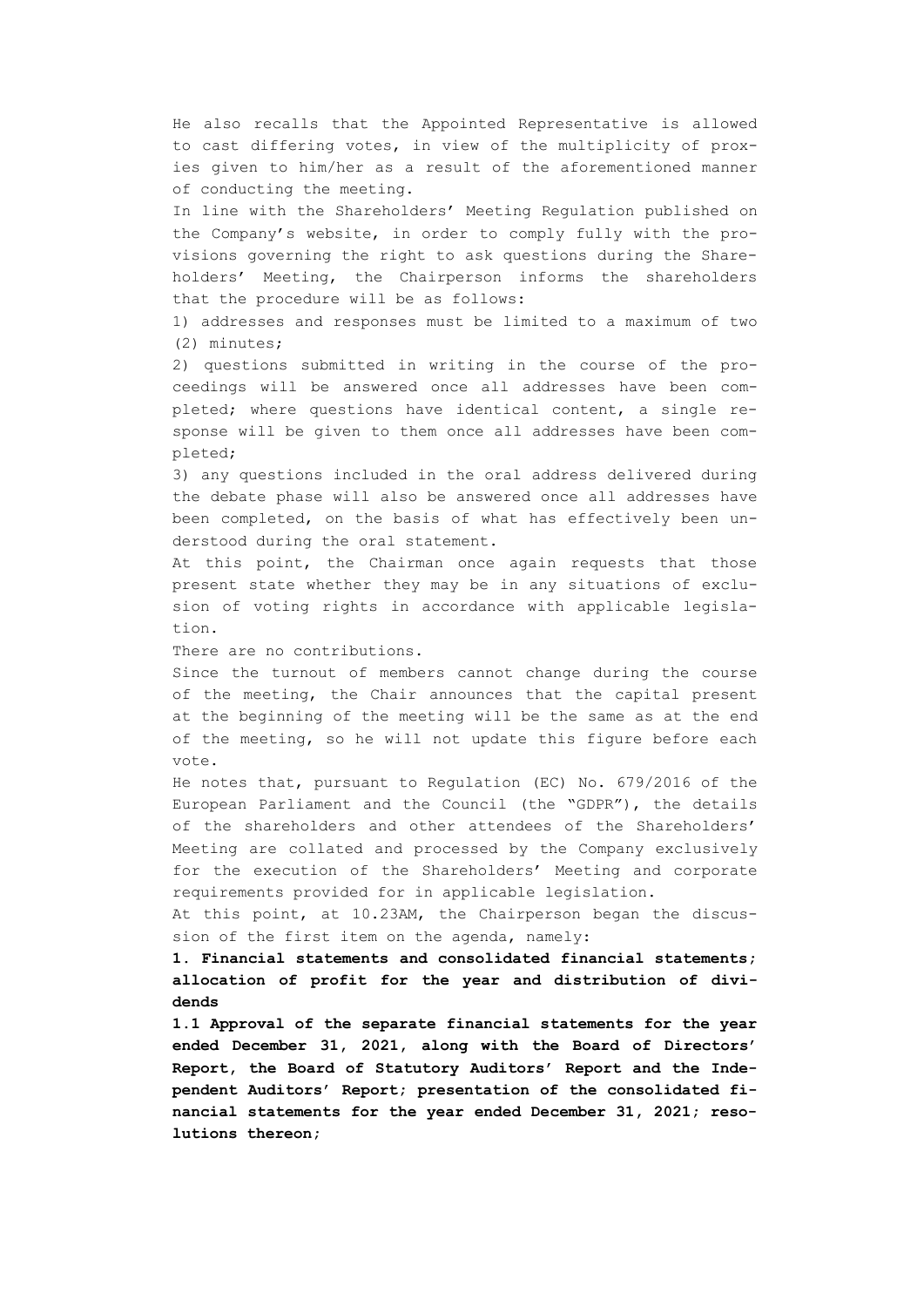## **1.2 Allocation of net profit for the year and distribution of dividends; resolutions thereon.**

The Chairperson firstly announces the number of hours employed and the fees invoiced by KPMG S.p.A. for the limited audit of the condensed consolidated half-year report for the period ended June 30, 2021 and the audit of the separate and consolidated financial statements for the year ended December 31, 2021 (including, in particular, the activities set out in Article 123-*bis*, paragraph 4, of the CFA):

the number of hours effectively employed: 3827;

the total fees: Euro 375,663.00.

The Chairperson notes that KPMG S.p.A. has expressed an unqualified opinion of the financial statements for the year ended December 31, 2021 and on the consolidated financial statements for the year ended December 31, 2021, as stated in its report dated March 30, 2022.

The separate financial statements at December 31, 2021 present:

- revenues totalling Euro 88.416 million (of which core business revenue of Euro 80.953 million and other revenues and income of Euro 7.463 million);

- operating costs of Euro 78.678 million; and

- an operating profit of Euro 9.738 million.

Net financial income totalled Euro 9.226 million. The pre-tax profit was Euro 18.965 million; the profit for the year was Euro 17.002 million.

The Fila Group consolidated financial statements at December 31, 2021 present:

- core business revenues of Euro 653.471 million (+7.5% on Euro 608.167 million in 2020);

- EBITDA, adjusted and net of the application of IFRS 16, of Euro 109.075 million (+14.4% on Euro 95.351 million in 2020);

- adjusted profit, net of the application of IFRS 16, of Euro 44.097 million compared to Euro 23.297 million in 2020; and

- net financial position of Euro 437.253 million, compared to Euro 493.456 million in 2020.

The Board of Directors, in view of the profit for the year, therefore proposes, subject to approval by the Shareholders' Meeting of the separate financial statements at December 31, 2021, to distribute the profit for the year of Euro 17,002,269.91 as follows:

- to allocate Euro 659,002.08 to the legal reserve, in accordance with Article 2430 of the Civil Code;

- to allocate Euro 4,599,859.52 to retained earnings;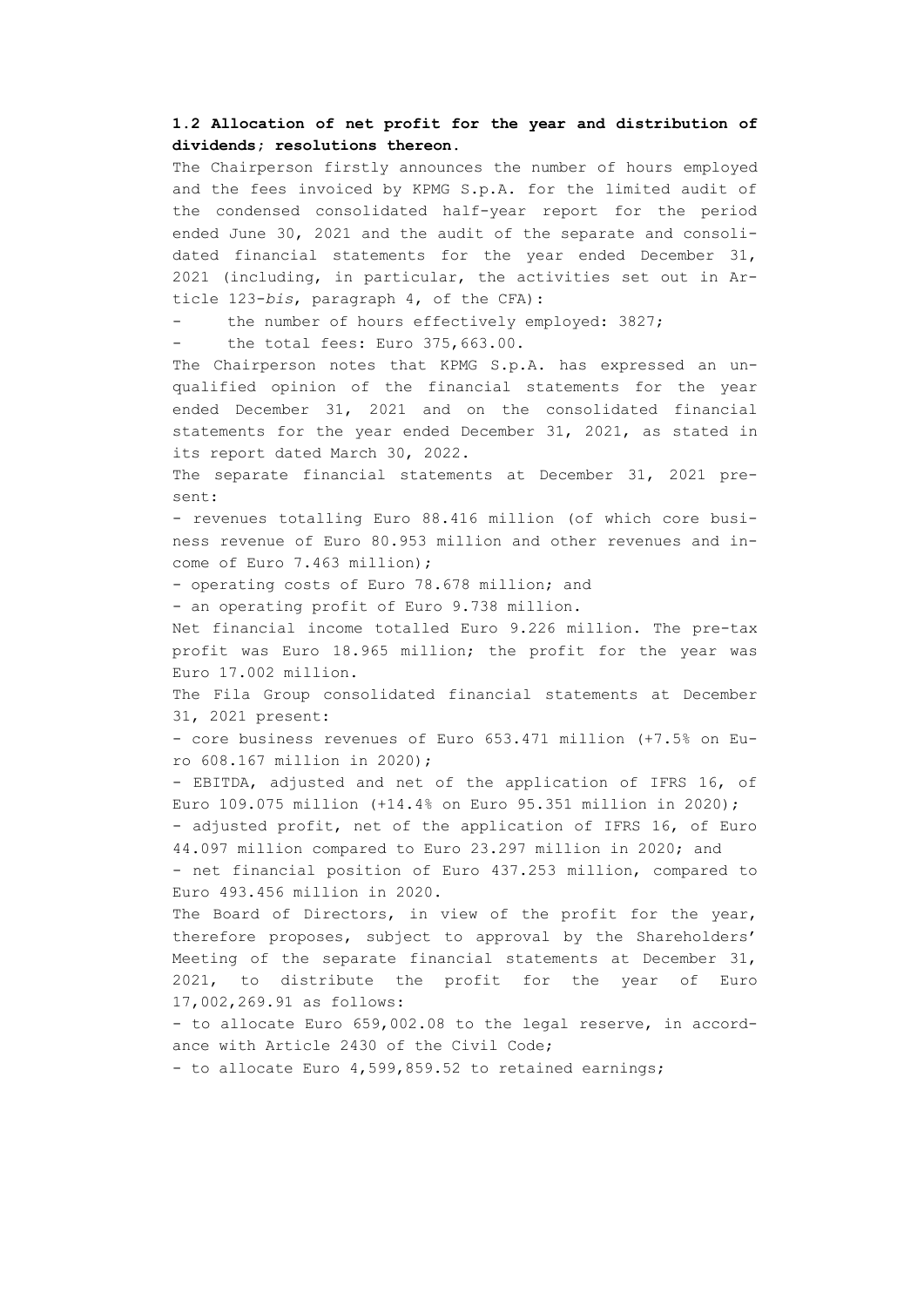- to distribute the remaining profit for the year of Euro 11,743,408.31 as dividend and, therefore, to distribute a unitary dividend of Euro 0.23 for each of the 51,058,297 Fila (ordinary and special) shares currently issued, while it should be noted that in the case where the total number of Fila (ordinary and special) shares in circulation should increase or decrease, the total amount of dividend will remain unchanged and the unit amount will be automatically adjusted to the new number of Fila (ordinary and special) shares in circulation; the dividend will be paid out with coupon, record and payment dates of May 23, 24 and 25, 2022 respectively. At this point he passes the floor to the Chairperson of the Board of Statutory Auditors Mr. Gianfranco Consorti, who, after greeting all those present, informs the shareholders that, as per Article 153 of the CFA, the Board of Statutory Auditors, as highlighted in its report of March 30, 2022 already made available to the shareholders, within the scope of the supervisory and control activities carried out during the 2021 fiscal year, did not find any omissions, citable events, imprudent transactions, or irregularities, nor did any other significant facts emerge to be brought to the attention of the Shareholders' Meeting or to be reported to the supervisory bodies. Consequently, no further matters require mention in his report pursuant to Article 153, paragraph 1 of the CFA. The Chairman of the Board of Statutory Auditors continues by informing the shareholders that the Board of Statutory Auditors does not have any proposals to be presented to the Share-

holders' Meeting, pursuant to Article 153, paragraph 2 of the CFA. He goes on to note that the Board of Statutory Auditors, hav-

ing acknowledged the Company's separate and consolidated financial statements for the year ended December 31, 2021, in the light of the considerations presented in its report regarding the aspects within its purview, as well as by the independent auditors, considers that the aforementioned financial statements and documentation submitted to the governing body provide an exhaustive representation of the Company's situation at the reporting date, in accordance with the law, and has no objections to make, pursuant to Article 153 of the CFA, with regard to the Company's separate financial statements for the year ended December 31, 2021, nor the proposal for the allocation of the net profit outlined by the Chairperson in his contribution.

He then concluded his remarks by once again acknowledging the attendees.

After thanking Mr Gianfranco Consorti for his address and extending particular thanks to the entire Board of Statutory Auditors for its work during the year, the Chairperson invites me, a notary, to read out the draft resolution on this subject. Accordingly, I address the meeting and read out the rel-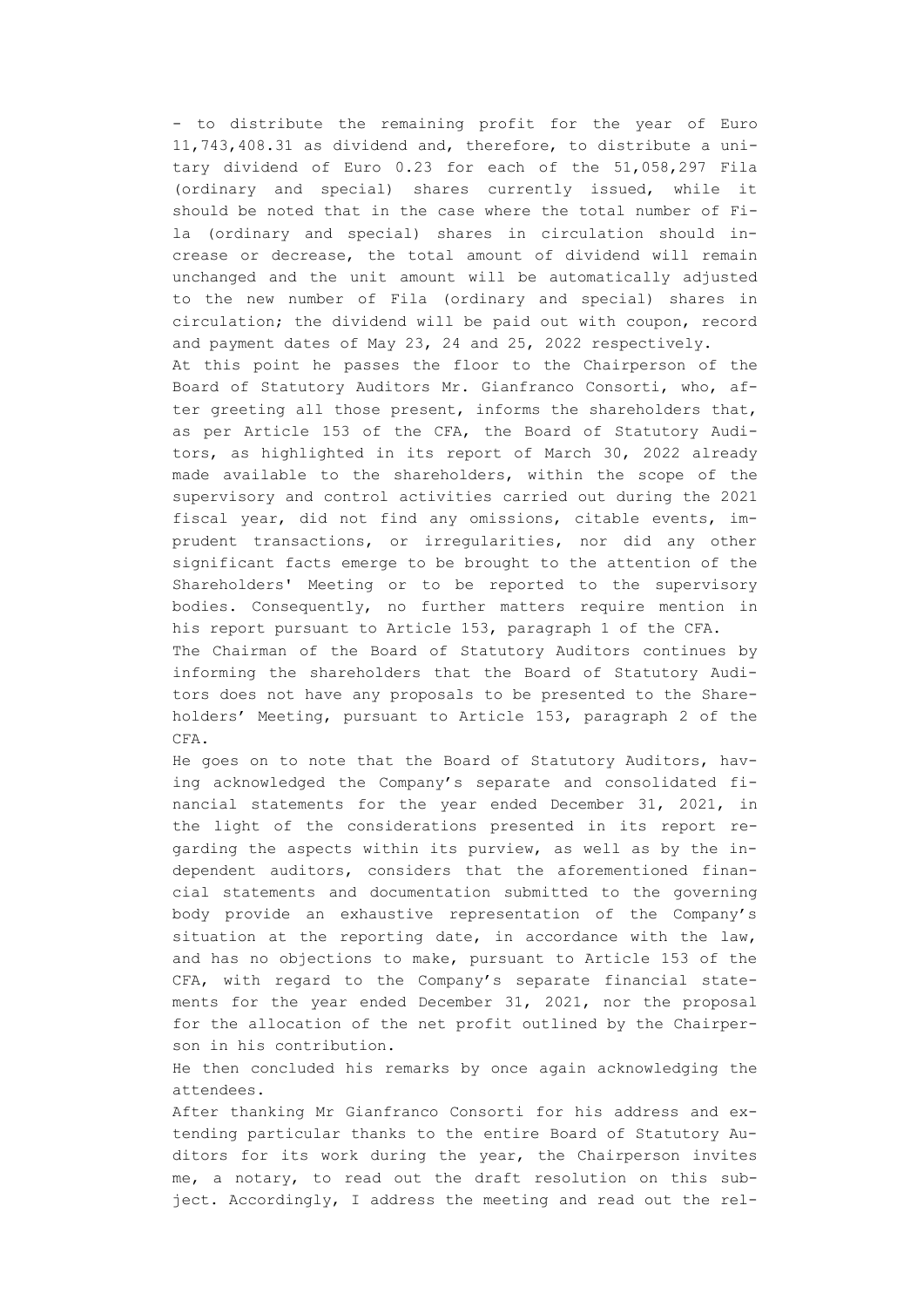### evant draft resolution:

**"The Ordinary Shareholders' Meeting of F.I.L.A. - Fabbrica Italiana Lapis ed Affini S.p.A.,**

**- having noted the Board's Illustrative Report;**

**- having reviewed the financial statements of the Company for the year ended December 31, 2021 and the consolidated financial statements for the year ended December 31, 2021;**

**- having noted the Board of Statutory Auditors' Report prepared in accordance with Article 2429 of the Civil Code and 153 of Legislative Decree No. 58 of February 24, 1998;**

**- having noted the Auditors' Report of KPMG S.p.A., prepared as per Articles 14 and 16 of Legislative Decree No. 39 of January 27, 2010**

**- having reviewed the Directors' Report;**

**- taking account of Article 2430 of the Civil Code regarding the legal reserve;**

### **resolves**

**- to approve the separate financial statements of the Company for the year ended December 31, 2021, as proposed and illustrated by the Board of Directors, together with the Directors' Report, which present a profit of Euro 17,002,269.91 and also takes note of the consolidated financial statements of the Company for the year ended December 31, 2021;**

**- (i) to allocate Euro 659,002.08 to the legal reserve, in accordance with Article 2430 of the Civil Code;**

**(ii) to allocate Euro 4,599,859.52 to retained earnings and (iii) to distribute the remaining profit for the year of Euro 11,743,408.31 as dividend and, therefore, to distribute a dividend of Euro 0.23 for each of the 51,058,297 Fila (ordinary and special) shares currently issued, while it should be noted that in the case where the total number of Fila (ordinary and special) shares in circulation should increase or decrease, the total amount of dividend will remain unchanged and the unit amount will be automatically adjusted to the new number of Fila (ordinary and special) shares in circulation; the dividend will be paid out with coupon, record and payment dates of May 23, 24 and 25, 2022 respectively."**

At the end of the reading of the proposal by me the Notary, the Chairperson invites the Appointed Representative to announce whether there are any speeches on the item, also giving the name of the delegating member, if any; the Chairperson reminds that speeches should be no longer than two minutes.

With no-one requesting the floor, the Chairperson declares the discussion ended.

The Chairperson then puts the draft resolution up to a vote, asking that any situations of exclusion of voting rights be declared, with specific regard to the subject matter of the voting.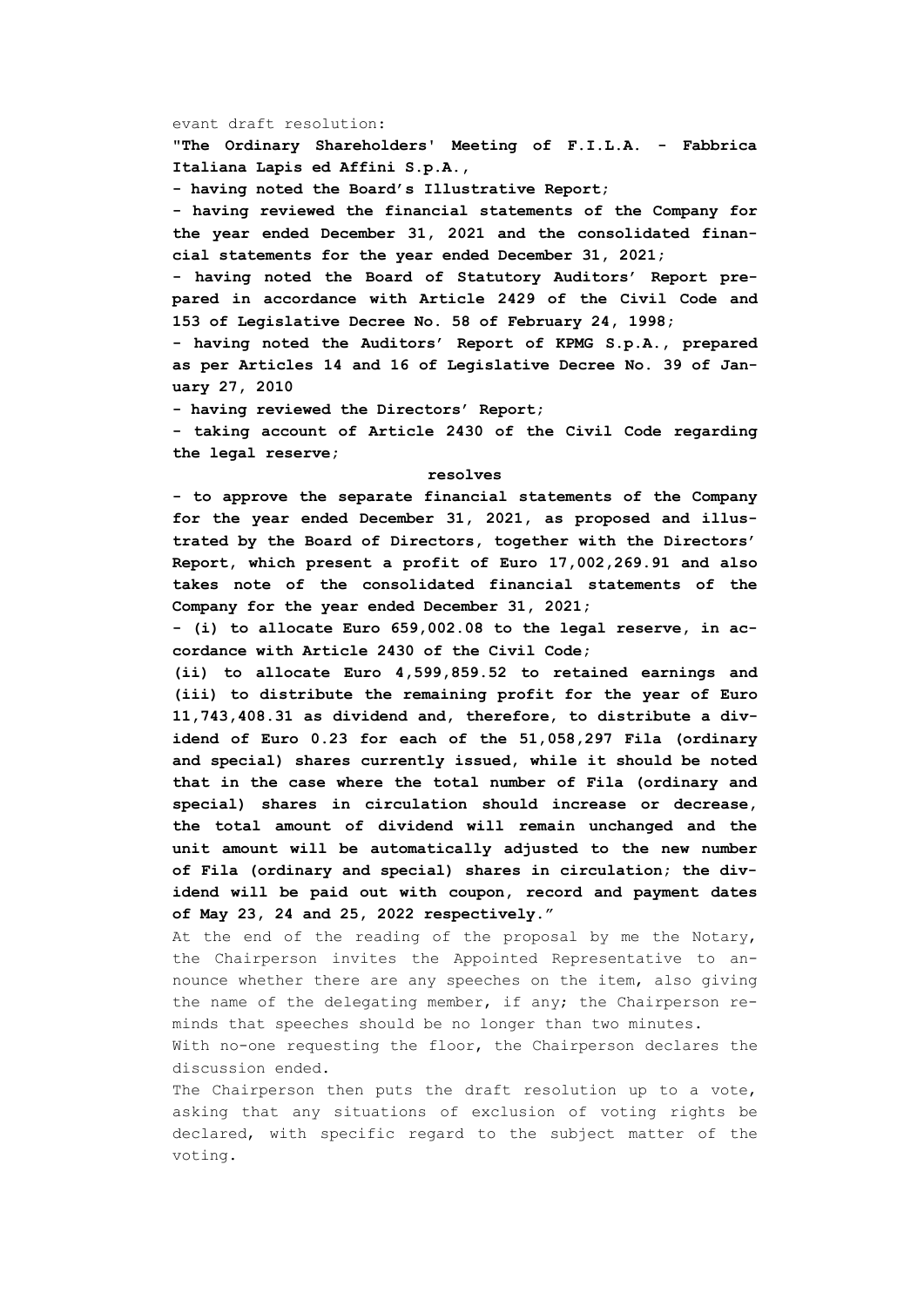### There are no contributions.

The Chair then initiates voting by asking, for this purpose, the Appointed Representative to cast the votes; the Appointed Representative casts the relevant votes.

At the end of the counting of the votes cast by the appointed representative, the Chairperson declared the proposal read as approved, specifying the results as follows:

Total of 30,701,830 shares represented at the Shareholders' Meeting, representing 46,865,542 votes

### **A) Approval of the Financial Statements**

| In favour           |          |  | 46,850,146 votes representing                              |  |  | 99.967%        |
|---------------------|----------|--|------------------------------------------------------------|--|--|----------------|
| Against             | $\Omega$ |  | votes representing                                         |  |  | 0 <sup>°</sup> |
| Abstaining          | 15,396   |  | votes representing                                         |  |  | 0.033%         |
| Not voting          |          |  | votes representing                                         |  |  | 0%             |
| TOTAL               |          |  | 46,865,542 votes representing                              |  |  | 100.00%        |
|                     |          |  | B) Approval of proposed profit distribution for the year:  |  |  |                |
|                     |          |  | In favour 46,609,743 votes representing                    |  |  | 99.454%        |
| Aqainst             |          |  | 255,799 votes representing                                 |  |  | 0.546%         |
| Abstaining          | $\Omega$ |  | votes representing                                         |  |  | 0 <sup>°</sup> |
| Not voting          | 0        |  | votes representing                                         |  |  | 0%             |
| TOTAL               |          |  | 46,865,542 votes representing                              |  |  | 100.00%        |
|                     |          |  | The provisions of law referred to in Art. 8 of the By-laws |  |  |                |
| have been observed. |          |  |                                                            |  |  |                |

=====================================

The Chairperson thereafter moves on to discussion of the second item on the Agenda:

### **"2. Remuneration Policy and Report:**

**2.1 approval of the first section of the Remuneration Policy and Report (i.e. remuneration policy for the year 2022) as per Article 123-ter, paragraphs 3-bis and 3-ter, of Legislative Decree No. 58 of February 24, 1998;**

**2.2 consultative vote on the second section of the Remuneration Policy and Report (i.e. remuneration report for the year 2021) as per Article 123-ter, paragraph 6, of Legislative Decree No. 58 of February 24, 1998."**

With reference to this item on the Agenda of the Shareholders' Meeting, the Chairperson reminds shareholders that pursuant to Article 123-*ter* of the CFA and Article 84-quater of the Issuers' Regulation, the Board of Directors of Fila, on the proposal of the Remuneration Committee, has prepared the "2022 Remuneration policy and 2021 report" of the Company (the "Remuneration Report"); in accordance with current regulations, the Remuneration Report was made available to the public at the registered office of the Company, on the Company's website at www.filagroup.it and on the authorised "EMARKET STORAGE" mechanism at www.emarketstorage.com. The full reading of the document is therefore omitted.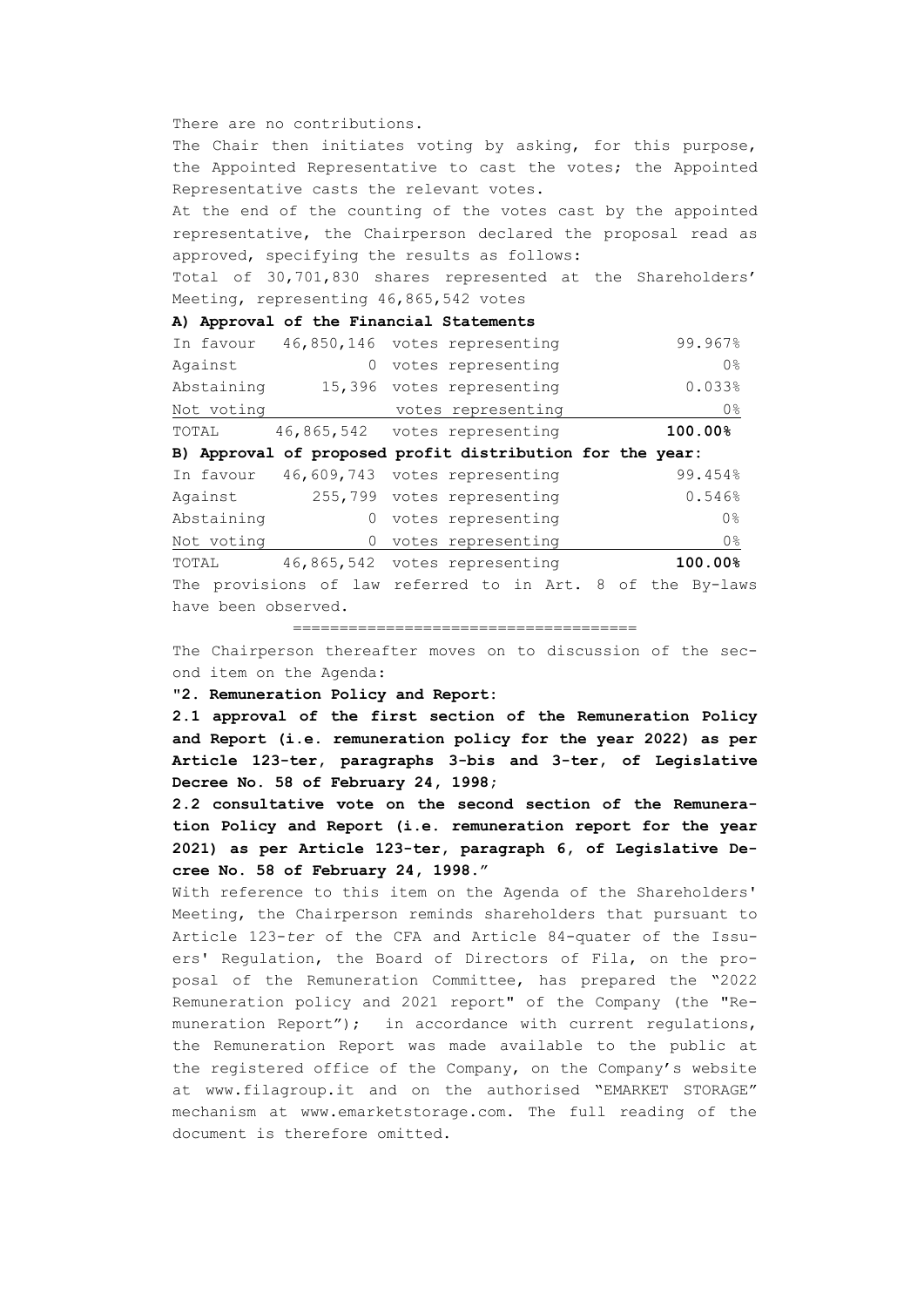The Chairperson reminds shareholders that pursuant to Article 123-*ter*, paragraphs 3-*bis*, 3-*ter* and 6 of the CFA, as amended by Legislative Decree No. 49 of May 10, 2019, which transposed into Italian law the EU Directive 2017/828 (so-called "Shareholders' Rights Directive II"):

- the first section of the Remuneration Report is submitted to the binding vote of the Shareholders' Meeting; while

- the second section of the Remuneration Report is submitted to the non-binding vote of the Shareholders' Meeting.

In view of the above, with reference to this item on the Agenda, two separate and distinct votes will be held.

The Chairperson, moving on to the discussion of item 2.1. of the agenda:

**"Approval of the first section of the Remuneration Policy and Report (i.e. remuneration policy for the year 2022) as per Article 123-ter, paragraphs 3-bis and 3-ter, of Legislative Decree No. 58 of February 24, 1998"**

The Chairperson reports that the Board of Directors presents for the review and approval of shareholders, pursuant to Article 123-*ter*, paragraph 3-*bis* of the CFA, the first section of the Remuneration Report, which describes the remuneration policy for members of the Management Boards, Senior Executives and members of the Company's control boards for the year 2022, in addition to the procedures utilised for the adoption and implementation of this policy.

For more detailed information on the first section of the Remuneration Report, the Chairperson refers shareholders to the full text of the Remuneration Report, made available to the public as specified above.

He also recalls that, pursuant to the aforementioned regulations, Shareholders are required to cast a binding vote on the first section of the Remuneration Report.

Then the Chairperson, inviting members to cast their votes on the matter, passes the floor to me, the Notary, in order to read the proposed resolution with reference to the first section of the Remuneration Report.

I then read the following proposed resolution: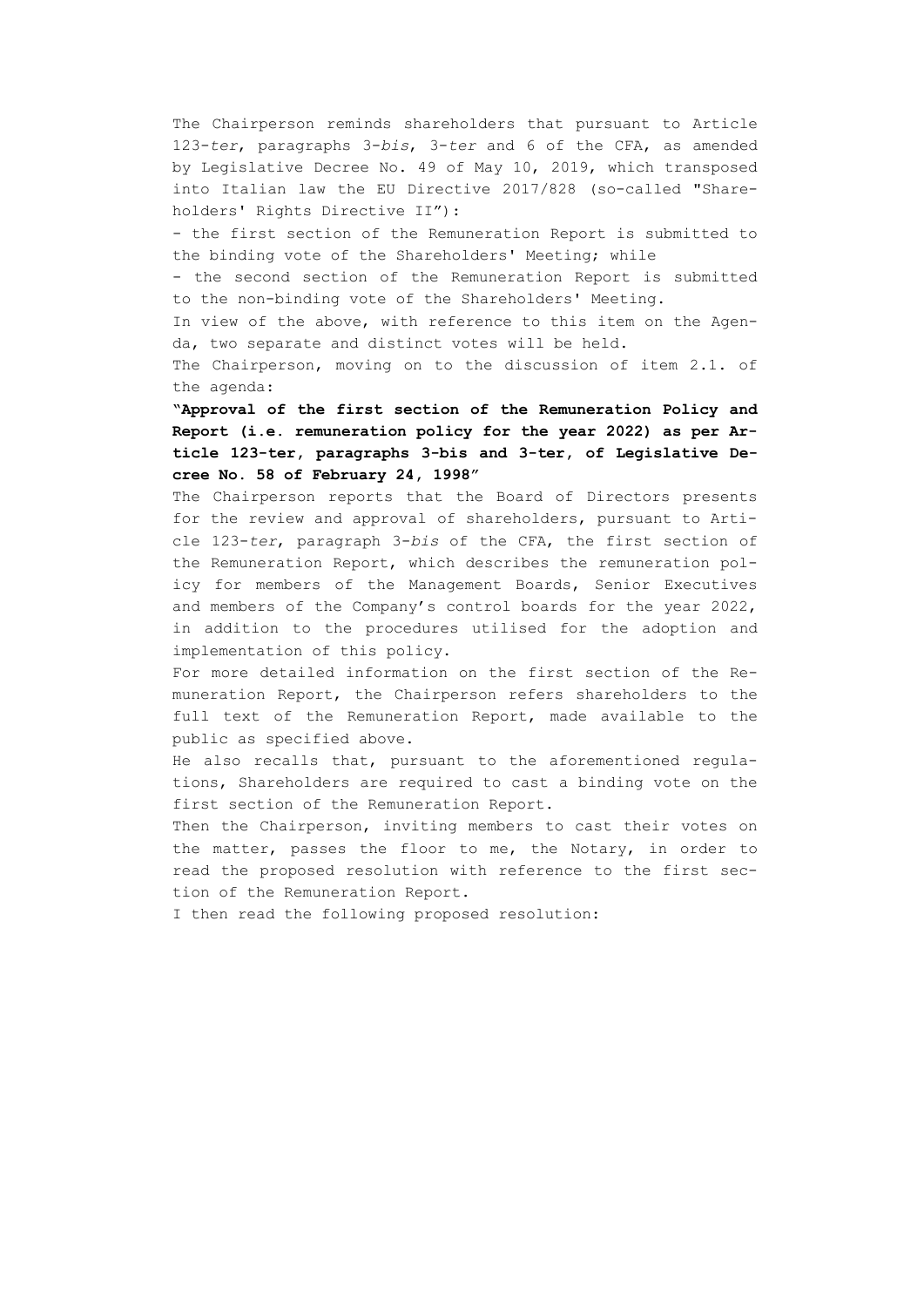**"The Shareholder's Meeting of F.I.L.A. - Fabbrica Italiana Lapis ed Affini S.P.A, in ordinary session, having examined section one of the Remuneration Policy and Report adopted by the Company and prepared pursuant to Articles 123-ter of Legislative Decree No. 58 of February 24, 1998 and 84-quater of the Consob Issuers` Regulation**

#### **resolves**

**1. to approve, in accordance with Article 123-ter, paragraphs 3-bis and 3-ter of Legislative Decree No. 58 of February 24, 1998, section one of the remuneration policy and report adopted by the Company and prepared pursuant to Articles 123-ter of Legislative Decree No. 58 of February 24, 1998 and 84-quater of the Consob Issuers` Regulation, which describes the remuneration policy for members of the Management Boards, Senior Executives and members of the Company's control boards for the year 2022, in addition to the procedures utilised for the adoption and implementation of this policy."**

At the end of the reading of the proposal by me the Notary, the Chairperson invites the Appointed Representative to announce whether there are any speakers on the item.

With no-one requesting the floor, the Chairperson declares the discussion ended and requests the declaration, with specific reference to the topic being voted upon, of any situations of disqualification from voting.

There are no contributions.

The Chair, moving to the voting, asks the Appointed Representative to cast votes; the Appointed Representative casts the relevant votes.

At the end of the counting of the votes cast by the appointed representative, the Chairperson declared the proposal read as approved, specifying the result as follows:

Total of 30,701,830 shares represented at the Shareholders' Meeting, representing 46,865,542 votes

| TOTAL      | 46,865,542 votes representing | 100.00% |
|------------|-------------------------------|---------|
| Not voting | 0 votes representing          | 0응      |
| Abstaining | 0 votes representing          | 0응      |
| Against    | 861,236 votes representing    | 1.838%  |
| In favour  | 46,004,306 votes representing | 98.162% |

The provisions of law referred to in Art. 8 of the By-laws have been observed.

\* \* \*

Moving to item 2.2 of the agenda, the Chairperson submits for the review of the shareholders, as per Article 123-*ter*, the second section of the Remuneration Report, which describes each of the elements that constitute the remuneration of members of the governing and control boards and Senior Executives, as well as remuneration of any type paid for any reason to these persons in 2021, referring to the full text of the Remuneration Report, already made available to the public, for further details.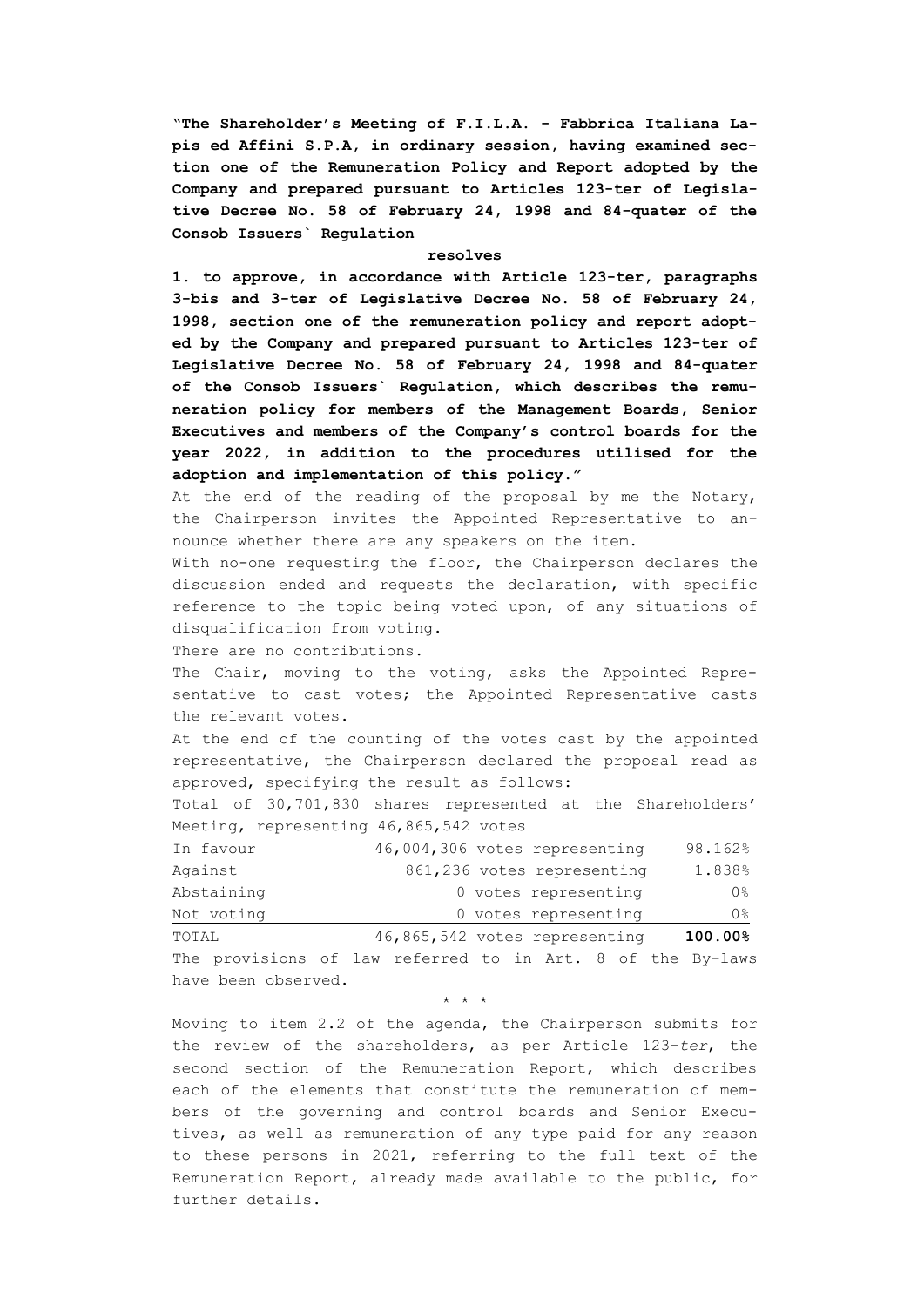He recalls, once again, that Shareholders, pursuant to the aforementioned regulations, are asked to cast a non-binding vote on the second section of the Remuneration Report.

The Chairperson then passes the floor to me, the Notary, for the purpose of reading the proposed resolution with reference to the second section of the Remuneration Report.

I then read the following proposed resolution:

**"The Shareholder's Meeting of F.I.L.A. - Fabbrica Italiana Lapis ed Affini S.P.A, in ordinary session, having examined the second section of the Remuneration Policy and Report adopted by the Company and prepared pursuant to Articles 123-ter of Legislative Decree No. 58 of February 24, 1998 and 84-quater of the Consob Issuers' Regulation**

### **resolves**

**1. to express its favourable opinion, in accordance with Article 123, paragraph 6 of Legislative Decree No. 58 of February 24, 1998, on the second section of the remuneration policy and report adopted by the Company and prepared pursuant to Articles 123-ter of Legislative Decree No. 58 of February 24, 1998 and 84-quater of the Consob Issuers` Regulation, which describes each of the elements that constitute the remuneration of members of the governing and control boards and Senior Executives, as well as remuneration of any type paid for any reason to these persons in 2021."**

At this point, the Chair invited the Appointed Representative to announce whether there were any speakers on the item. With no-one intervening and requesting the floor, he declared the discussion closed.

The Chairperson then puts the draft resolution up to a vote, asking that any situations of exclusion of voting rights be declared, with specific regard to the subject matter of the voting.

There are no contributions.

The Chairperson then asks the Appointed Representative to cast the votes; the Appointed Representative casts the relevant votes.

At the end of the counting of the votes cast by the appointed representative, the Chairperson declared the proposal read as approved, specifying the result as follows:

Total of 30,701,830 shares represented at the Shareholders' Meeting, representing 46,865,542 votes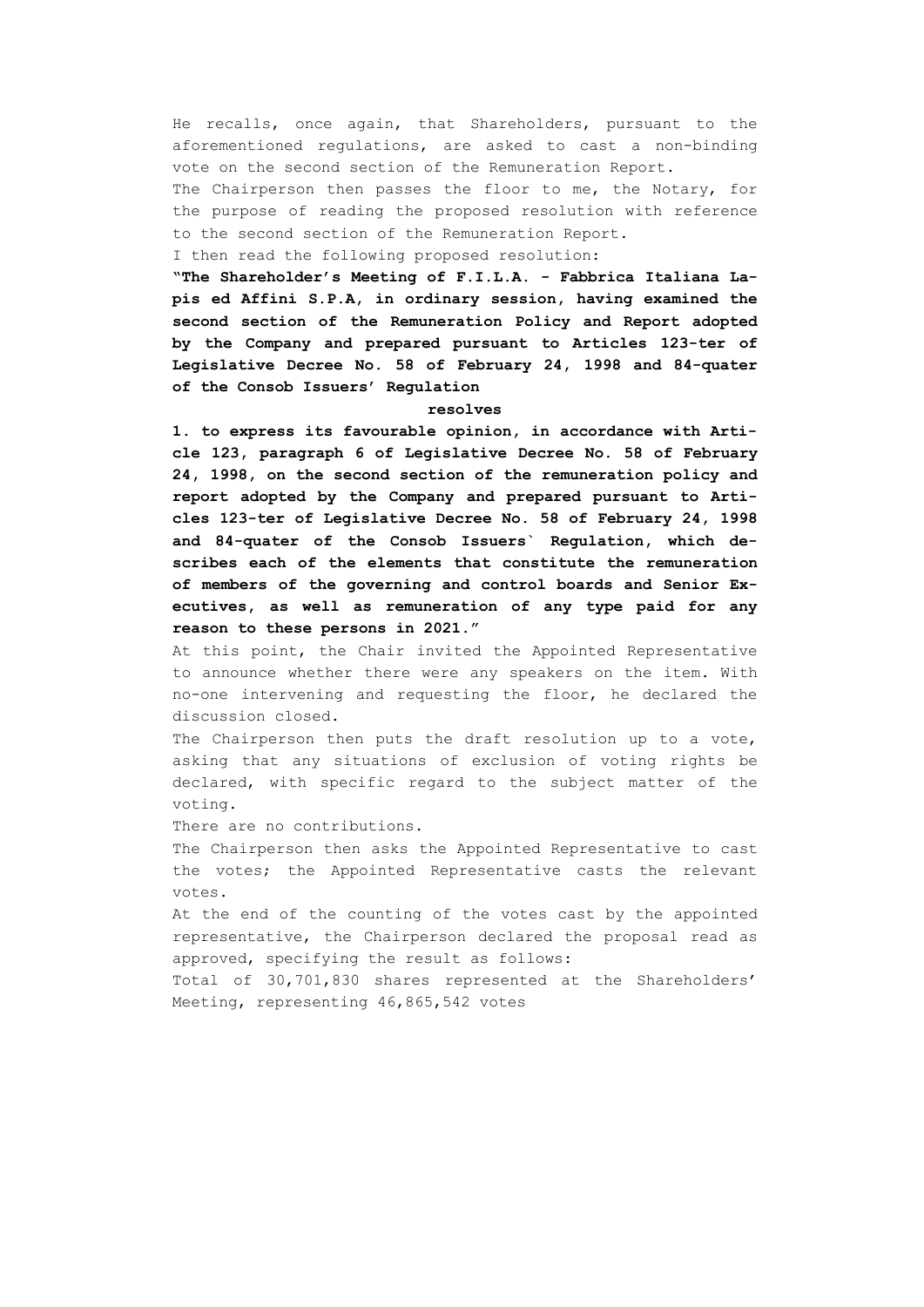| TOTAL      |  | 46,865,542 votes representing           | 100.00% |
|------------|--|-----------------------------------------|---------|
| Not voting |  | 0 votes representing                    | 0응      |
| Abstaining |  | 139,500 votes representing              | 0.298%  |
| Against    |  | 978,418 votes representing              | 2.088%  |
|            |  | In favour 45,747,624 votes representing | 97.615% |

The provisions of law referred to in Art. 8 of the By-laws have been observed.

============================

The chairperson then moves on to the third item on the agenda: **"3. Authorisation to purchase and dispose of treasury shares, subject to revocation of the previous authorisation granted by the Shareholders' Meeting of April 27, 2021 for any portion** 

### **not executed;**

### **resolutions thereon."**

The Chairperson intends to submit for the review and approval of shareholders a proposal for the renewal of the authorisation, in accordance with Articles 2357 and 2357-*ter* of the Civil Code and 132 of the CFA, of a plan to purchase and dispose of treasury shares, following revocation of the previous authorisation granted by the Shareholders' Meeting of April 27, 2021, for the part not executed, which, as regards the purchase of treasury shares, will expire in the coming months. In this regard, the Shareholders' Meeting of April 27, 2021 authorised the Company (i) to purchase, on one or more occasions, a maximum number, on a rotating basis, of 500,000 ordinary Fila shares, or a differing number which represents 0.979% of the share capital for a period of 18 months from the motion date (i.e. until October 27, 2022), in addition to (ii) the undertaking of the disposal, without time limits, of treasury shares acquired and of any held in portfolio by the Company. In implementation of this authorisation, during 2021 and until today's date, the Company has purchased 291,500 Fila ordinary shares.

At this point, the Chairperson outlines the reasons for the authorisation request, as well as the terms and methods according to which the company intends to carry out the implementation of the above plan for the purchase and disposal of treasury shares, which are substantially in line with the authorisation granted by the Shareholders' Meeting on April 27, 2021.

## **1. Reasons for the requested authorisation to purchase and disposal of treasury shares**

The authorisation for the purchase and disposal of treasury shares is requested, in general, to tap into any market opportunities which may arise in the future, and in particular to permit the Company to undertake the following transactions:

a) to intervene, in compliance with the applicable provisions, laws and regulations, also through intermediaries, in support of the Fila share's liquidity;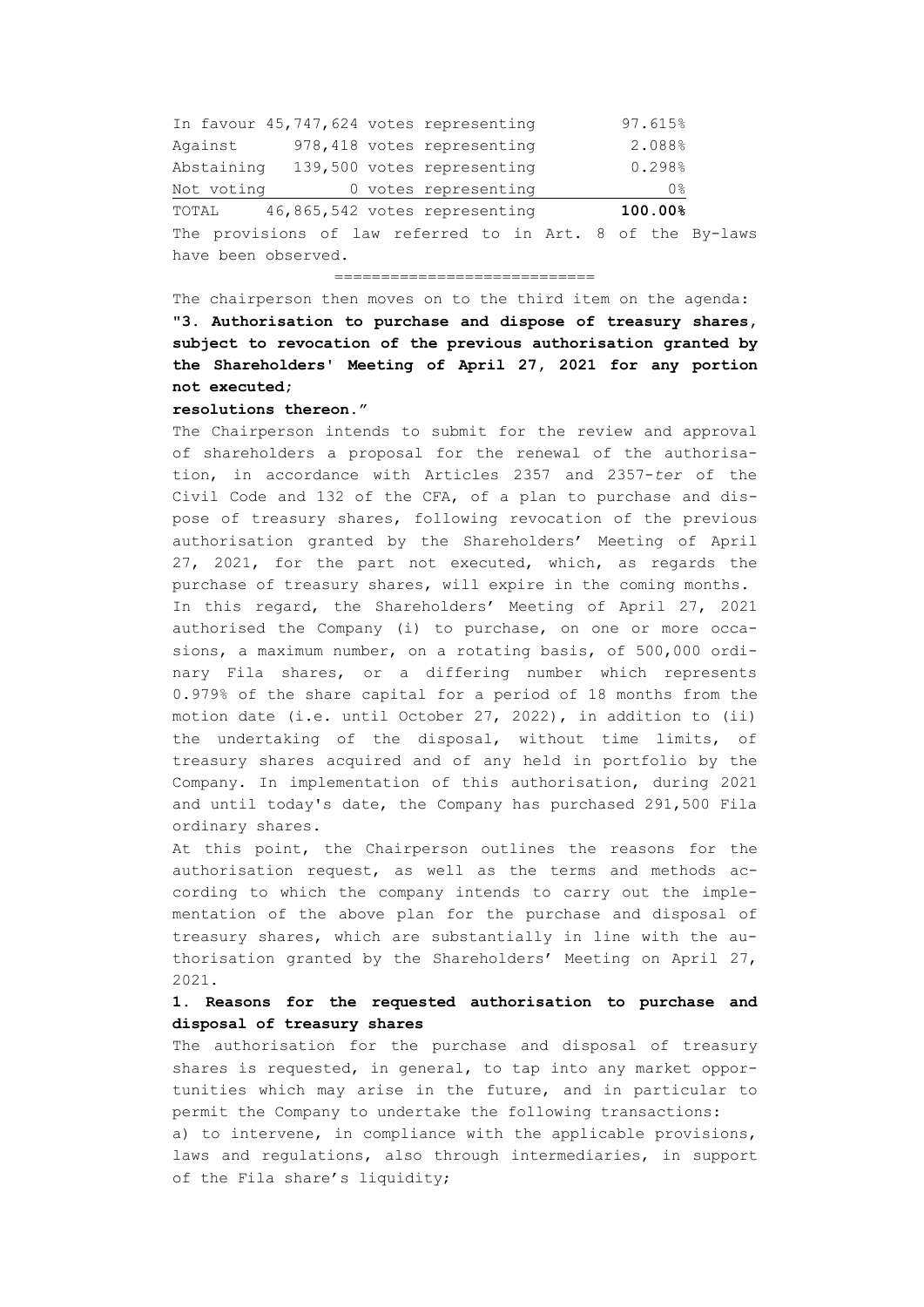b) to set up a reserve of securities to be utilised, in line with the company's strategic objectives, as extraordinary transactions, including exchange, transfer and swap transactions or in service of share capital transactions or other company transactions (such as, joint ventures or combinations) and/or financial transactions of an extraordinary nature in line with the interests of the company, in relation to which procedures for the exchange or sale, in any form, of shareholdings becomes necessary or beneficial;

c) to allocate treasury shares in service of bond loans or other debt instruments convertible into company shares;

d) to allocate treasury shares in service of any incentive plans, for consideration or for free, for the directors and/or employees and/or collaborators of the company or companies belonging to the Group;

e) to execute other extraordinary transactions on share capital (including any reductions of the share capital through the cancellation of treasury shares, subject to the applicable legal requirements);

f) to offer shareholders an additional tool to monetise their investment.

The authorisation requested would permit the Board of Directors to carry out repeated and subsequent purchase and sales operations (or other acts of disposal) of treasury shares on a revolving basis, also for fractions of the maximum authorised quantity, so that the total number of shares held by the Company does not at any time exceed the legal limit of 20% of share capital, and subject to the limits set by the authorisation which must be approved by the Shareholders' Meeting.

The Chairperson notes, in addition, how the Board of Directors considers it necessary for the Company to undertake any acts of disposal of treasury shares purchased to enable the maximisation of the value that may be derived from market performance and, therefore, also to undertake trading activities, provided that these are in compliance with the law concerning market abuse.

## **2. Maximum number, category and nominal value of the shares to which the authorisation refers**

The Chairperson reminds shareholders that the Company's share capital amounts to Euro 46,985,772.68 and is divided into 51,058,297 shares, of which 42,976,441 ordinary shares and 8,081,856 special class B shares ("B Shares"), all without nominal value. The authorisation requested, as indicated in this agenda item, exclusively covers ordinary shares of the company.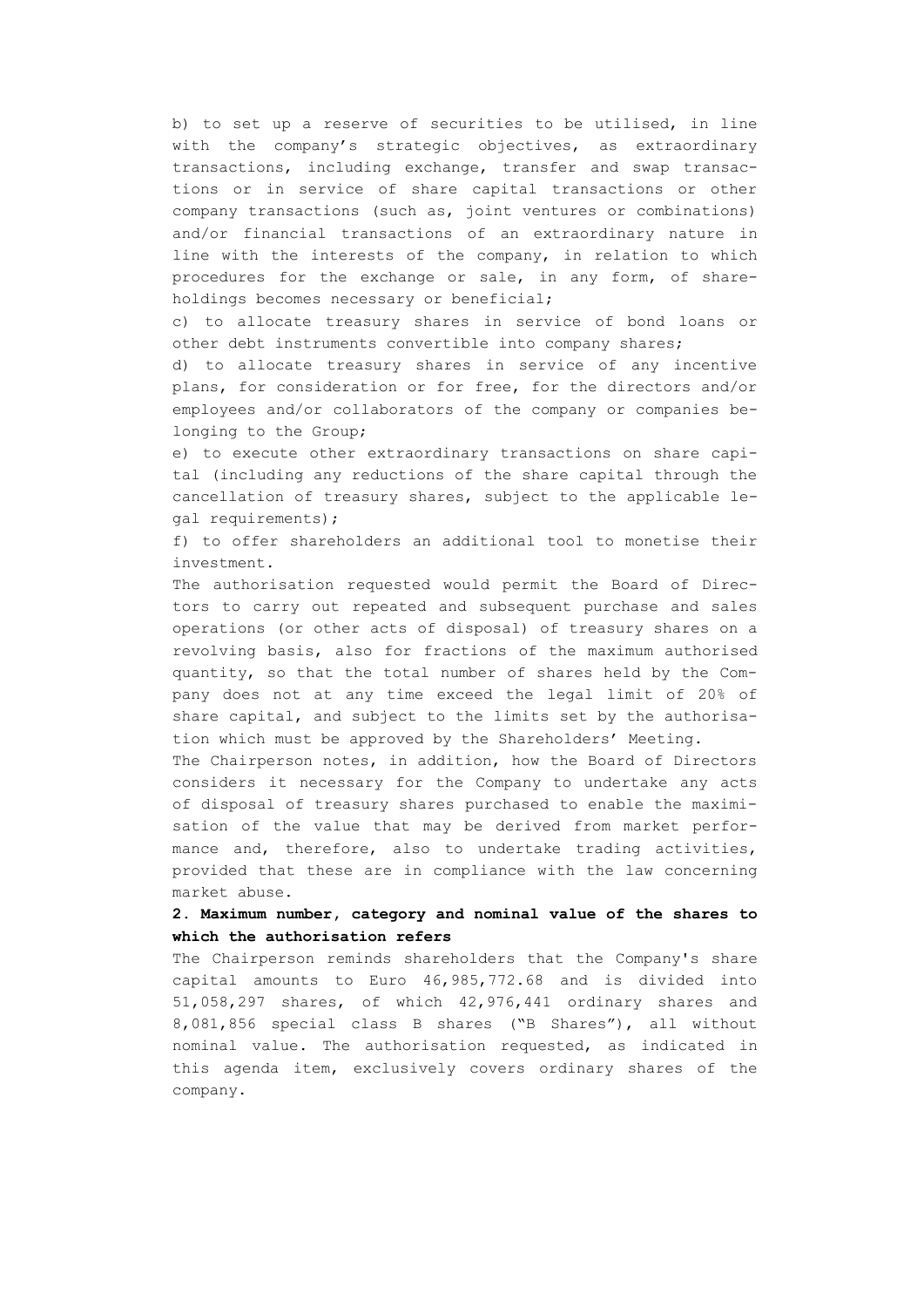He requests in particular the authorisation to purchase a number of ordinary shares such that the Company is never to hold a number of treasury shares exceeding 500,000 units, or the different number overall representing no more than the maximum limit of 0.979% of share capital in the case of the approval and execution of increases and/or reductions in share capital during the duration period of the authorisation indicated herein.

# **3. Information for a comprehensive evaluation of compliance with the provisions of Article 2357, paragraph 1 and 3 of the Civil Code**

The maximum number of shares to which the authorisation under discussion, as stated, refers is 500,000 ordinary shares, representing 0.979% of the Company's share capital.

Therefore, authorisation to purchase the treasury shares under this proposal complies with the provisions of Article 2357, paragraph 3 of the Civil Code, according to which, under no circumstances can the nominal value of purchased shares exceed 20% of the Company's share capital. This limit refers to all treasury shares which the Company has in portfolio, as well as the company shares owned by its subsidiaries. As of today: (i) the Company holds 291,500 treasury shares (representing 0.5709% of the Company's share capital), and (ii) no subsidiary of Fila holds shares in the Company.

The Chairperson also notes that in accordance with Article 2357, first paragraph of the Civil Code, the purchase of treasury shares must be within the limits of the distributable profits and available reserves from the latest duly approved financial statements. In this regard, it should be noted that following the approval of the 2021 financial statements, there are available reserves of approx. Euro 209,199 thousand.

The Chairperson in addition states that the Board of Directors is required to verify compliance with the conditions set out by Article 2357, paragraphs 1 and 3 of the Civil Code to purchase treasury shares prior to carrying out each authorised purchase.

On the purchase of shares or on their disposal, exchange, transfer or devaluation, the appropriate adjustments must be carried out in the accounts, in compliance with applicable legal provisions and accounting standards. In the case of disposal, exchange, transfer or devaluation, the amount can be reutilised for further purchases, until the expiry of the authorisation period of the shareholders' meeting, subject to the amount and expenditure limits, and the conditions established by the present Shareholders' Meeting.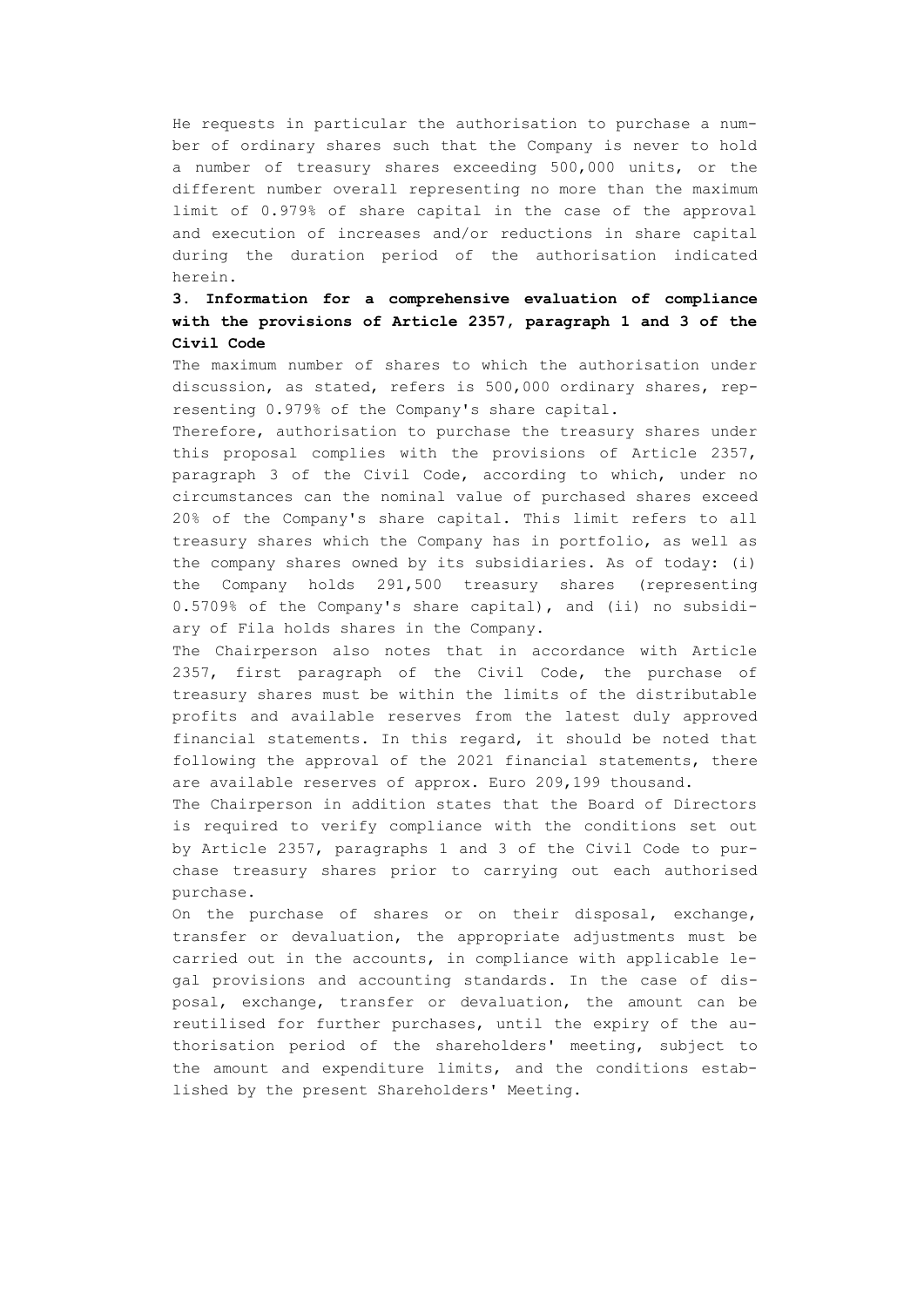### **4. Duration of the requested authorisation**

The authorisation to purchase treasury shares is requested for the maximum permitted duration under Article 2357, paragraph 2, of the Civil Code and therefore for a period of 18 (eighteen) months from the date of any approval of this proposal by the present Shareholders' Meeting. During this period, the Company can carry out the transactions on treasury shares, provided for herein, in one or more tranches.

The authorisation to sell, dispose and/or utilise treasury shares which will be purchased is requested without time limit, in consideration of the absence of legal constraints in this regard and the opportunity to be given maximum flexibility, also in terms of the timeframe, for their possible disposal.

## **5. Minimum and maximum purchase price**

The Chairperson, in line with that approved by the Board of Directors, proposes that the unitary price for the purchase of the shares is established on a case by case basis for each transaction, subject to the consideration that such may not be higher or lower than 10% the recorded price of the Fila share for the trading session preceding each purchase transaction.

As regards the price for the disposal of purchased treasury shares, the Chairperson proposes that the Shareholders' Meeting decides only on the minimum price, and to grant the Board the power to determine, on a case by case basis, any additional condition, method and terms of the act of disposal.

This minimum price may not be lower than 10% of the recorded price of the share for the trading session preceding each sales transaction.

This price limit shall not, however, be applied: (i) in the case of executing transactions in relation to which it is beneficial to exchange or sell shareholdings also to be carried out through a swap or transfer or during share capital operations involving the assignment or disposal of treasury shares (such as, by way of example, mergers, spin-offs, issue of convertible bonds or warrants served by treasury shares); (ii) in the case of sale or assignment, including free assignment, in favour of Directors, employees and/or collaborators of the Company and/or its subsidiaries to implement incentive plans.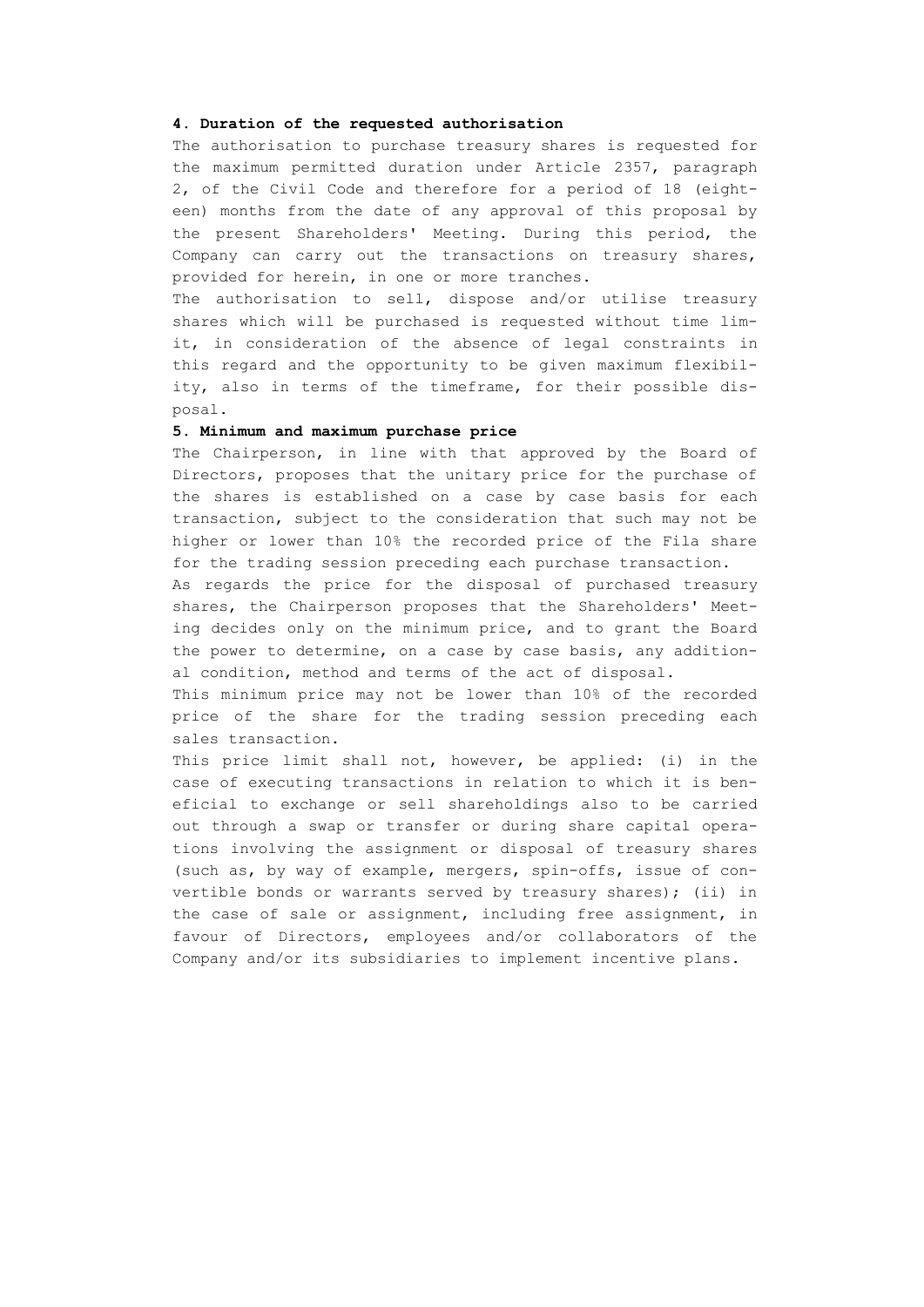## **6. Manner by which the purchases and acts of disposal will be made**

In consideration of the various goals pursuable through treasury share transactions, the Chairperson, together with the Board of Directors, proposes that authorisation is granted for purchases to be made according to any means permitted by the pro-tempore applicable legislation and regulations, to be identified on a case by case basis at the Board's discretion and, therefore:

(i) through a public purchase or exchange offer;

(ii) with purchases to be carried out on regulated markets according to the procedures established by Borsa Italiana S.p.A., which do not allow the direct subscription of a purchase trading proposal with a corresponding predetermined sales proposal;

(iii) through the purchase and sale of derivative instruments traded in regulated markets or multilateral trading facilities which involve the physical transfer of underlying shares at the conditions established by Article 144-bis, letter c) of the Issuers' Regulation;

(iv) through the proportional assignment of call options to shareholders;

(v) in the performance of systematic internalisation according to non-discriminatory methods and involving the automatic and non-discretionary execution of transactions based on pre-set parameters;

(vi) according to the means established by market practices permitted by Consob as per Article 13 of Regulation (EU) No. 596/2014;

(vii) at the conditions indicated by Article 5 of Regulation (EU) No. 596/2014.

With regard to disposal transactions, the Chairperson proposes that the authorisation permits the adoption of any means considered appropriate to serve the purposes pursued, including sale outside of the regulated market. As mentioned above, shareholders are requested to authorise the subsequent purchase and sale transactions for trading activities.

Finally, the Chairperson states that, in accordance with the exemption indicated in Article 132, paragraph 3 of the CFA, the above operating procedures do not apply in the case of a purchase of treasury shares owned by employees of the Company, its subsidiaries or parent companies and are assigned or subscribed in accordance with Articles 2349 and 2441, paragraph 8 of the Civil Code, or stemming from remuneration plans approved pursuant to Article 114-bis of the CFA.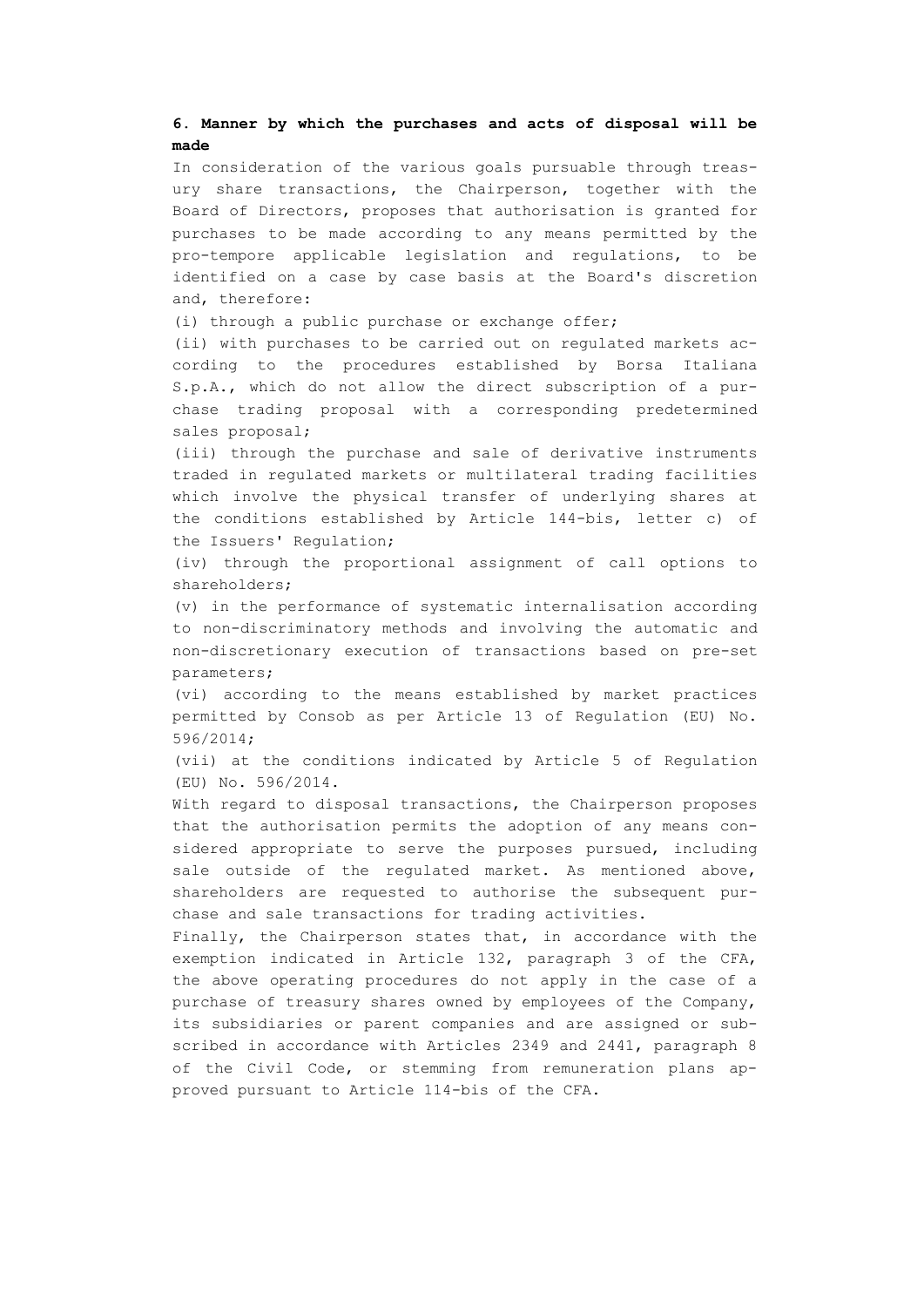**7. Further information, where the purchase operation is instrumental for the reduction of the share capital through the cancellation of treasury shares acquired**

The Chairperson confirms that the purchase of treasury shares is not intended to reduce the company's share capital, without prejudice to the Company's right, where a reduction in share capital is approved by the Shareholders' Meeting on a future date, to execute such a reduction by cancelling treasury shares in portfolio at that moment.

At this point, having been given the floor by the Chairperson, I will read the proposed resolution concerning this agenda item:

**"The Ordinary Shareholders' Meeting of F.I.L.A. - Fabbrica Italiana Lapis ed Affini S.p.A.**

**- having examined the Board of Directors' Report, prepared in accordance with Article 125-ter of Legislative Decree No. 58 of February 24, 1998 (the "CFA") and Article 73 of the Consob Issuers' Regulation and in conformity with Annex 3A, Schedule No. 4, of the same Regulation;**

**- noting the opportunity to authorise the purchase and disposal of treasury shares for the purposes and in accordance with the procedures indicated in the Report of the Board of Directors;**

**- having considered the provisions of Articles 2357 and 2357** *ter* **of the Civil Code and Article 132 of the CFA;**

### **resolves**

**1. to revoke, from the date of the current Shareholders' Meeting motion, the motion, for the part not yet executed, on the authorisation for the purchase and disposal of treasury shares passed at the Shareholders' Meeting of April 27, 2021;**

**2. to authorise, in accordance with Article 2357 of the Civil Code, for a period of 18 (eighteen) months effective from the date of this shareholders' meeting resolution, the acquisition, on one or more occasions and at any moment, of a maximum number, also on a rotating basis (maximum number of treasury shares held at any one time in portfolio) of 500,000 ordinary shares or a different number of shares which will represent 0.979% of the share capital resulting from increases and/or reductions in capital during the period of the authorisation, taking also into account the shares which may be held by the company and which may be held from time to time by subsidiary companies and, in any case, in accordance with the limits required by law, for the purposes pursuant to the report of the Board of Directors and in accordance with the following terms and conditions:**

**a. the purchase may be carried out according to one of the methods envisaged by the combined provision in Article 132 of the CFA and Article 144-bis of the Consob Issuers' Regulation, taking into account the specific exemption provided by paragraph 3 of Article 132 of the CFA and, in any case, with any**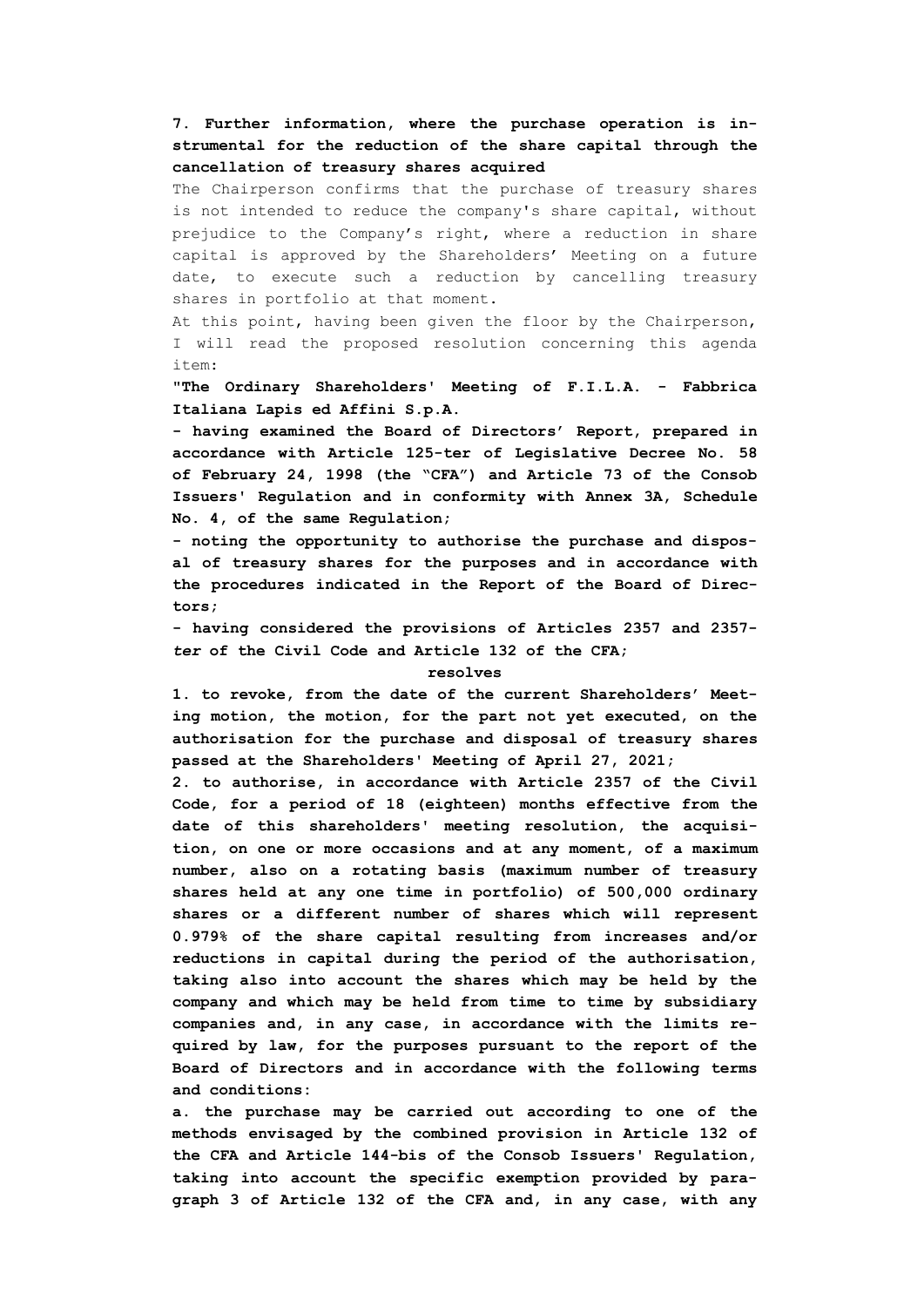**other means permitted by applicable legal and regulatory provisions;**

**b. the unitary share purchase price may not be higher or lower than 10% of the official price recorded for the trading session preceding each purchase transaction;**

**3. pursuant to Article 2357-ter of the Civil Code, to authorise acts of disposals, on one or more occasions, of the treasury shares acquired and those held in the company's portfolio, in accordance with applicable legal and regulatory provisions, for the purposes pursuant to the Report of the Board of Directors and in accordance with the following terms and conditions:**

**a. the shares may be disposed of or transferred at any time without time limit;**

**b. disposal transactions may also be undertaken before the purchases have been fully completed and may take place on one or more occasions in the manner considered to be most beneficial to the Company, establishing that disposal may occur: (i) through the disposal of ownership of treasury shares, or through the transfer of any real and/or personal rights relating to them (ii) through sale on the market, including through trading activities, or outside the regulated market, (iii) through disposal or assignment, including free assignment, in favour of directors, employees and/or collaborators of the company and/or its subsidiaries, in implementation of incentive plans, (iv) through another act of disposal, as part of transactions in relation to which it is considered beneficial to swap or sell shareholdings, including through exchange or transfer, (v) during share capital transactions involving the assignment or disposal of treasury shares (such as, by way of example, mergers, spin-offs, issue of convertible bonds or warrants served by treasury shares), or in the case of distribution of dividends, or, finally (vi) under any other form of disposal permitted by applicable law, granting the Board of Directors the power to establish, on a case by case basis in compliance with legal and regulatory provisions, and with the methods and conditions that are considered most beneficial;**

**c. the unitary price for the sale of the shares may not be lower than 10% in respect of the official price recorded in the trading session preceding each sale transaction. However, this price limit does not apply in cases of disposal or assignment, including free assignment, in favour of directors, employees and/or collaborators of the company and/or its subsidiaries in implementation of incentive plans, as well as in cases involving the execution of transactions in relation to which it is considered beneficial to swap or sell shareholdings, including through exchange or transfer, or during share capital transactions involving the assignment or disposal of treasury shares (including, by way of example, mergers, spinoffs, issue of convertible bonds or warrants served by treas-**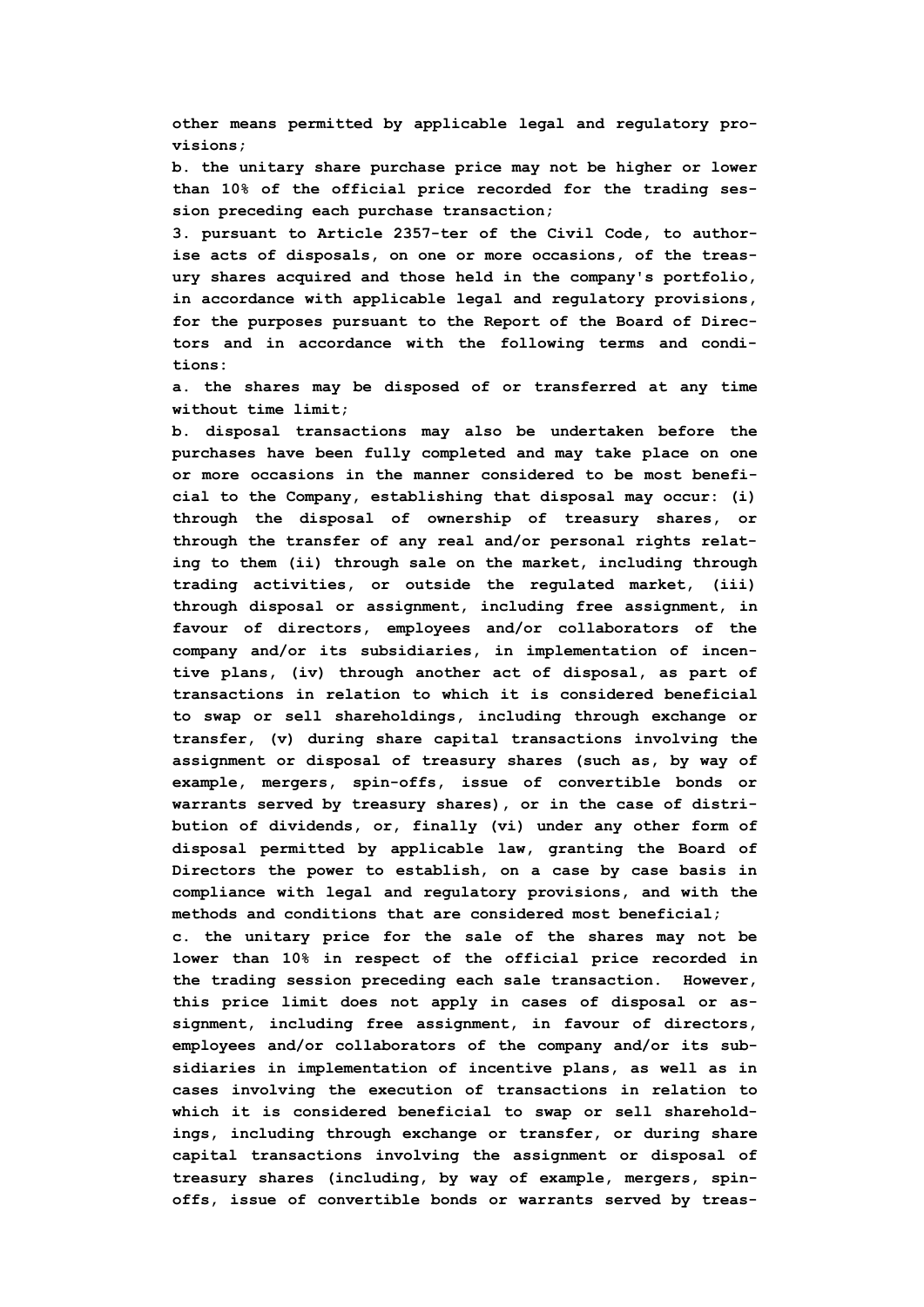**ury shares);**

**4. to confer to the Board of Directors, with the express right of delegation, the widest powers necessary or appropriate to execute this resolution, including by means of authorised intermediaries and approving any and all executive provisions of the relative acquisition programme."**

At the end of the reading of the proposal by me the Notary, the Chairperson invites the Appointed Representative to announce whether there are any speeches on the item, reminding that speeches should be no longer than two minutes.

With no-one requesting the floor, the Chairperson declares the discussion ended.

The Chairperson then puts the draft resolution up to a vote, asking that any situations of exclusion of voting rights be declared, with specific regard to the subject matter of the voting.

There are no contributions.

The Chairperson asks the Appointed Representative to cast the votes; the Appointed Representative casts the relevant votes. With the usual tallies, the Chairperson declared the proposal read as approved, specifying the result as follows:

Total of 30,701,830 shares represented at the Shareholders' Meeting, representing 46,865,542 votes

| In favour  | 46,864,669 votes representing | 99.998%   |
|------------|-------------------------------|-----------|
| Against    | 0 votes representing          | 0응        |
| Abstaining | 873 votes representing        | $0.002$ % |
| Not voting | 0 votes representing          | 0%        |
| TOTAL      | 46,865,542 votes representing | 100.00%   |

The provisions of law referred to in Art. 8 of the By-laws have been observed.

#### ============================

The Chairperson then moves on to the fourth and final item on the agenda:

**"4. Incentive plan for the period 2022-2026 concerning ordinary shares of F.I.L.A., called "2022-2026 Performance Shares Plan" reserved to employees and/or Senior Directors of F.I.L.A. - Fabbrica Italiana Lapis ed Affini S.p.A. and/or other Group companies; resolutions thereon."**

The Chairperson submits for the approval of the shareholders, in accordance with Article 114-*bis* of the CFA, an incentive plan called the "2022-2026 Performance Shares Plan" (the "**2022-2026 Plan**") reserved for employees and/or Senior Directors of the Company and/or other companies in the Group (the "**Subsidiaries**" and the latter and the Company considered as a whole, the "**Group**"), to be implemented through the free allocation of Fila ordinary shares.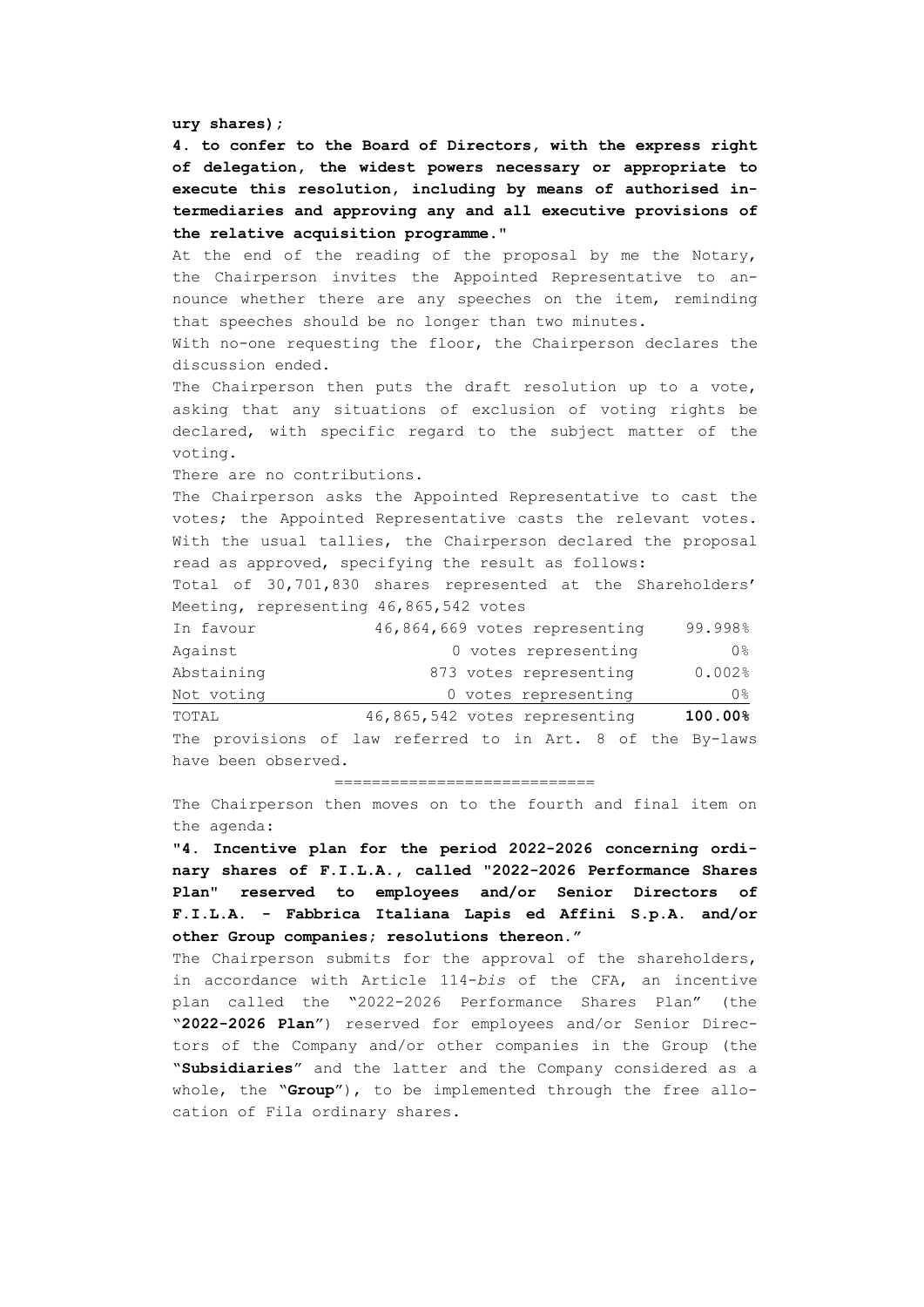The Chairperson announces to shareholders that the prospectus, to which reference is made in its entirety, on the 2022-2026 Plan, drawn up as per Article 84-*bis* and in compliance with Annex 3A of the Issuers' Regulation, was made available to the public in accordance with applicable law and regulations and is available on the company website (www.filagroup.it)), "Governance" section and on the "EMARKET STORAGE" (www.emarketstorage.com) authorised storage mechanism, together with the report of the Board of Directors on this item of the agenda, whose full reading is therefore omitted.

At this point, the Chairperson then provides a description of the main features of the 2022-2026 Plan and in particular highlights the following:

### **1. Reasons for the adoption of the 2022-2026 Plan**

The 2022-2026 Plan shall be one of the instruments used by the company and the Group to supplement the fixed remuneration component of the key personnel for the execution of the Company and Group development and growth plan through the payment of variable components based on the achievement of certain performance objectives and in accordance with best market practices. In particular, the Chairperson, together with the Board of Directors, considers a rolling share-based incentive plan, with specific performance objectives, as the most effective management incentive and loyalty instrument and one which responds to the interests of the company and of the Group. The adoption of the 2022-2026 Plan, in the Board of Directors' opinion, seeks to (i) align the interest of management with those of shareholders, (ii) reward the achievement of the new business plan targets of the Group for the five-year period 2022-2026 and (iii) retain strategic personnel.

The 2022-2026 Plan also proposes to replace the previous 2019- 2021 Plan, which expired naturally on December 31, 2021.

# **2. The members of the Board of Directors of the Company, parent companies or subsidiaries who will benefit from the 2022- 2026 Plan**

The Board of Directors has identified the following members as beneficiaries of the 2022-2026 Plan, subject to its approval by this Shareholders' Meeting:

- Massimo Candela, chief executive officer of Fila;

- Luca Pelosin, executive director of Fila.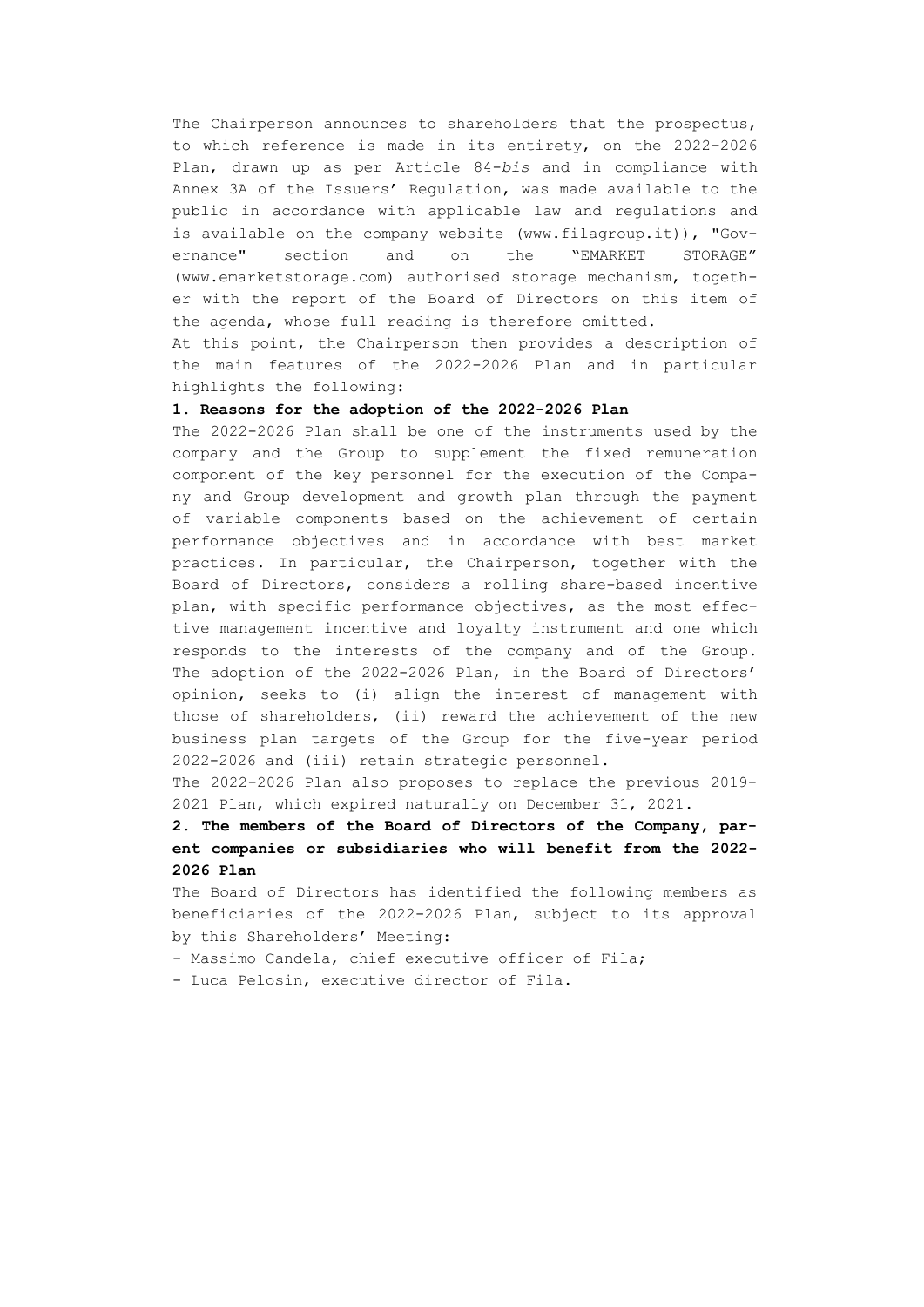## **3. Categories of employees or collaborators of the Company and of the parent companies or subsidiaries who shall benefit from the Plan**

In addition to the two executive directors, the Board of Directors has identified the following as beneficiaries of the 2022-2026 Plan, subject to approval by this Shareholders' Meeting:

- 6 Senior Executives, i.e. Group executives with the power and responsibility, directly or indirectly, for planning, directing and controlling company and/or Group activities;

- 38 Senior Managers, i.e. employees of the Company and subsidiary companies who occupy positions identified for the long-term business growth and sustainability of the Group.

The Chairperson notes that, subject to that outlined above, the Board of Directors of Fila will have the right to identify, if necessary, additional beneficiaries of the 2022-2026 Plan for the various three-year cycles.

### **4. 2022-2026 Plan implementation means and clauses**

The Chairperson recalls that the 2022-2026 Plan comprises three annual share allocations ("rolling" plan), each of which corresponds to a three-year vesting period (2022-2024 for the first cycle, 2023-2025 for the second cycle and 2024-2026 for the third cycle). At the beginning of each three-year vesting period (i.e., January 1, 2022, 2023 and 2024), beneficiaries of the 2022-2026 Plan will be granted the right to receive, free of charge, a certain number of ordinary shares of the Company, to the extent of, on the terms of and subject to the conditions set out in the 2022-2026 Plan Regulation, subject to the achievement of certain performance targets. The level of achievement of these targets will be assessed by the Board of Directors, with the support of the Remuneration Committee, at the end of each three-year vesting period (i.e., December 31, 2024, December 31, 2025 and December 31, 2026).

In detail, the Chairperson notes that the free share award is linked to the fulfilment of the following conditions for each cycle of the 2022-2026 Plan:

(i) the continuance, on the Fila Share allocation date for each cycle of the 2022-2026 Plan, of the individual's status as beneficiary, of the position of employment or management of the beneficiary with a Group company and the beneficiary's continuing qualification as a company Executive Director or as a Senior Executive or Senior Manager of the Group;

(ii) the achievement of the minimum performance targets.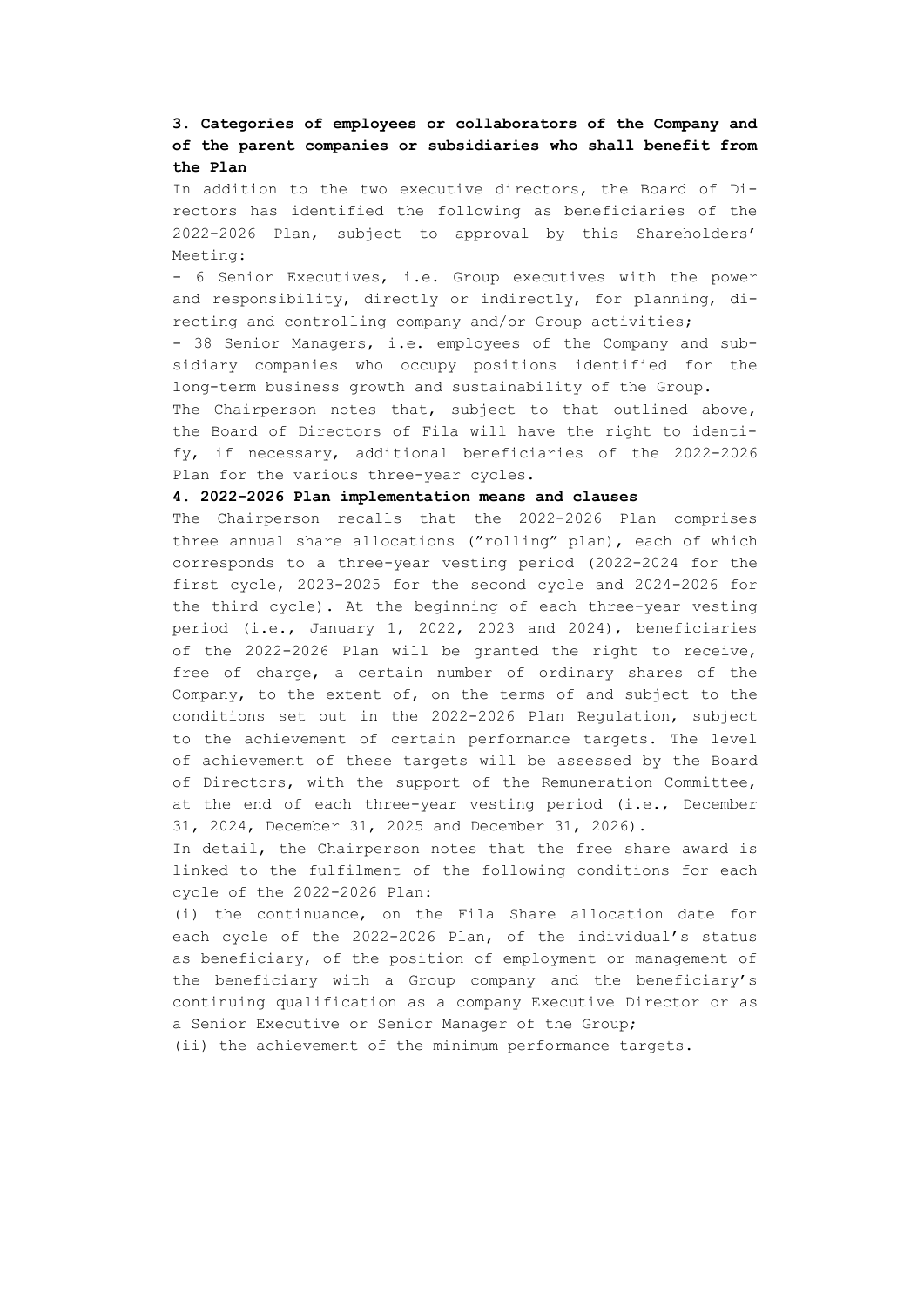Once it has been verified that the conditions for the award of shares outlined above have been met, the Board of Directors will determine the number of Fila shares to be awarded to each beneficiary of the 2022-2026 Plan for each three-year vesting period, in a lump sum based on the achievement of the quantitative (average ROI of each three-year vesting period, with a relative weight of 70%) and qualitative (the implementation of at least 80% of the targets set for each three-year vesting period by the Group's sustainability plan in place during each three-year vesting period, with a relative weight of 30%) targets.

The Chairperson continues by pointing out that the maximum total number of shares of the company (i.e. 1,000,000 ordinary shares) to service the three cycles of the 2022-2026 Plan will come from transactions involving the purchase of treasury shares on one or more occasions, carried out in accordance with Articles 2357 and 2357-*ter* of the Civil Code.

The Chairperson reminds shareholders that the Board of Directors shall have the option, having consulted the Remuneration Committee, and without the need for further approval of the shareholders' meeting of the Company, to make the changes considered useful or necessary for: (i) better pursuing the incentive and loyalty purposes of the 2022-2026 Plan, as well as to (ii) maintain the substantial and economic contents of the 2022-2026 Plan unchanged, within the limits allowed by the legislation applicable from time to time, taking into account the interests of the Company and of the beneficiaries, for each vesting period, in the case of: (a) corporate transactions on the Company's capital; (b) merger or spin-off transactions, the purchase or sale of shareholdings, companies or business units; or (c) legislative or regulatory changes or other events likely to affect the rights to receive the shares, shares in Fila and/or the Company.

In addition, the Chairperson notes that the Board of Directors shall have the right, at its sole discretion, to grant to the Beneficiaries the right to receive all or part of the Fila Shares in advance with respect to the terms set out in the 2022-2026 Plan, even independently from the actual achievement of the objectives, or to provide for the early termination of the 2022-2026 Plan, if, during the vesting period, (i) there is a change of control in relation to the Company or the subsidiary with which the beneficiary has a relationship, (ii) a public purchase offer or a public exchange offer is launched concerning the Fila Shares, or (iii) the listing of the Shares on the regulated market Euronext Milan, organised and managed by Borsa Italiana S.p.A. is revoked (delisting).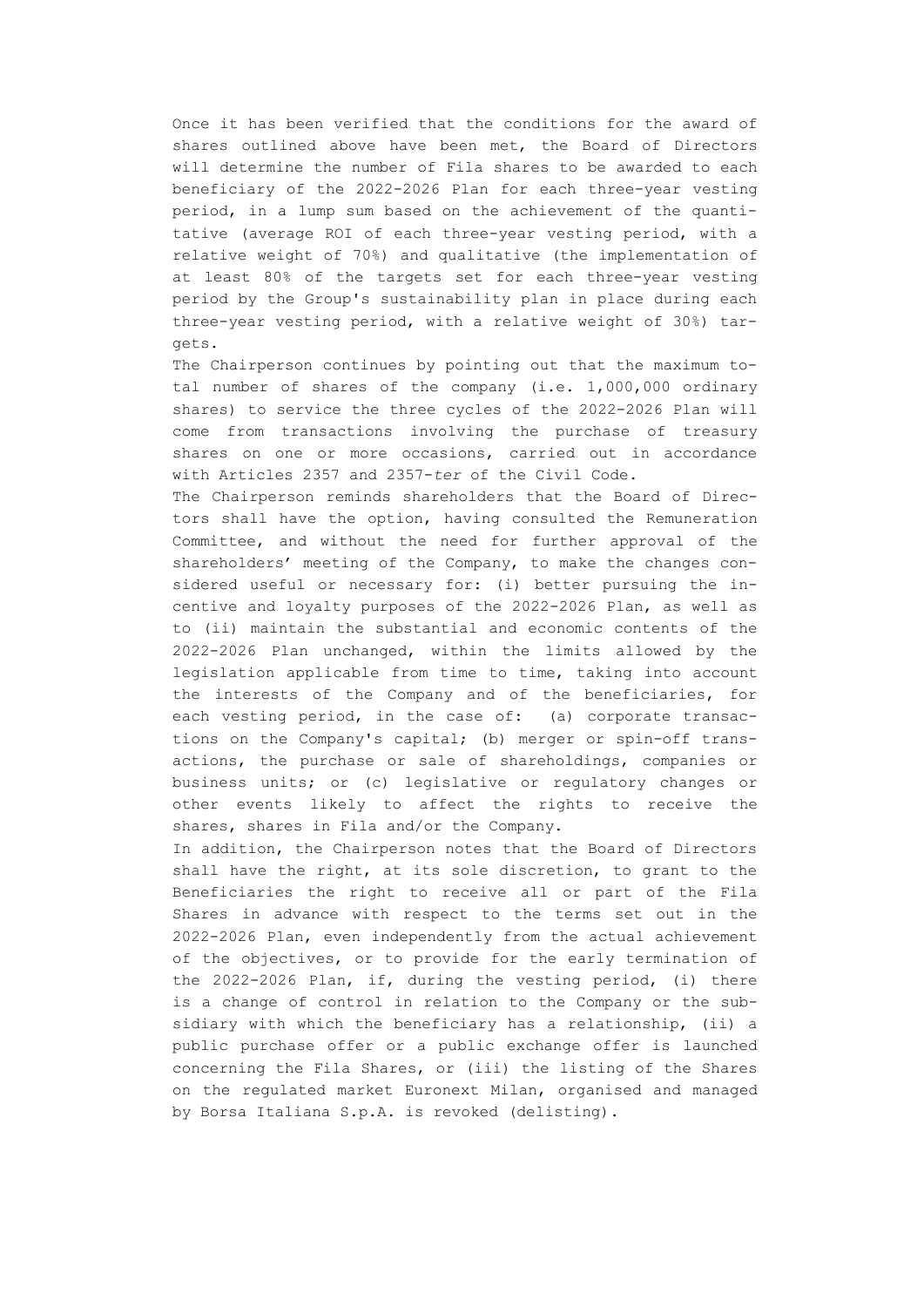Lastly, in the event of a significant revision of the targets of the Group's business plan, the Board of Directors will have the power to approve, in compliance with the applicable legislation (including the rules governing related party transactions), any changes to the targets of the 2022-2026 Plan in order to adjust them to the changes made to the Group Industrial Plan and to keep the substantial and economic content of the 2022-2026 Plan unchanged, retaining its main incentive and loyalty-enhancing purposes.

**5. Details of any restrictions on the availability of the shares, with particular reference to the periods within which the subsequent transfer to the company or to third parties is permitted or prohibited**

The Chairperson recalls that in accordance with the provisions of the Corporate Governance Code of listed companies promoted by Borsa Italiana S.p.A., with which the Company complies, the 2022-2026 Plan provides for an obligation for the beneficiaries to maintain the Fila shares that may be allocated ("minimum holding") for 24 (twenty-four) months, with the express right for the beneficiaries to utilise the "sell to cover" (i.e., the possibility of selling a portion of the shares received, as an exception to the lock-up obligation, in order to cover their own tax liabilities related to the allocation of the shares).

Having completed his report, the Chairperson then passes the floor to me, the Notary, for the purpose of reading the proposed resolution with reference to this agenda item.

I then read the following proposed resolution:

**"The Ordinary Shareholders' Meeting of F.I.L.A. - Fabbrica Italiana Lapis ed Affini S.p.A.**

**- having examined the illustrative report of the Board of Directors and the proposals contained therein;**

**- having examined the disclosure document on the "2022-2026 Performance Shares Plan" which was provided in the manner established by applicable law,**

### **resolves**

**1. to approve, in accordance with Article 114-bis of CFA, the adoption of the incentive plan called "2022-2026 Performance Shares Plan" having the same features (including the conditions and implementation requirements) indicated in the illustrative report of the Board of Directors and in the disclosure document on the above-mentioned plan;**

**2. to grant to the Board of Directors, with the faculty to sub-delegate to third parties, all the necessary and/or appropriate power to completely and fully implement the "2022-2026 Performance Shares Plan", including, merely for example purposes and not to be considered exhaustive, all powers to (i) identify the participants of the various three-year cycles of the 2022-2026 Performance Shares Plan" and the maximum number of ordinary shares to be allocated to each; (ii) verify the**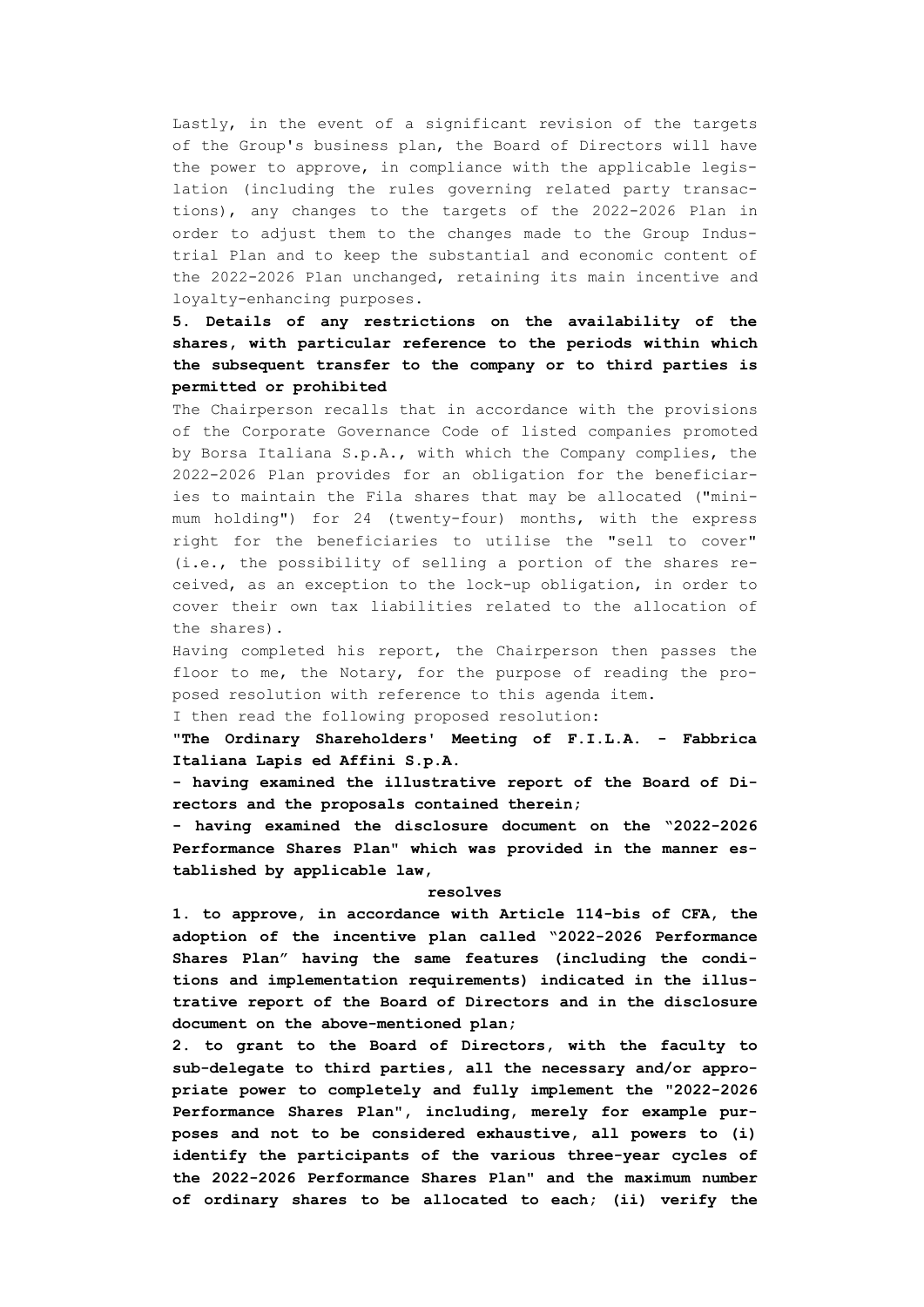**achievement of the performance targets, establishing consequently the number of ordinary shares to be effectively allocated to each beneficiary and to proceed with the relevant allocation for each three-year cycle; (iii) establish in detail the performance targets to which the allocation of ordinary shares is subject; (iv) exercise all duties and functions assigned by the Board of Directors under the "2022-2026 Performance Shares Plan" regulation; (v) according to the most appropriate means, approve the plan regulation and make any modifications to it that are useful or appropriate for achieving the objectives of the Plan; (vi) undertake all acts, requirements, formalities and communications, also with the public and any Authorities, which are necessary and/or beneficial for the management and/or implementation of the Plan (including, by way of non-exhaustive example, the provision of treasury shares to beneficiaries as per Article 2357-ter of the Civil Code), with the faculty to delegate their powers, duties and responsibilities with regards to the execution and application of the Plan, including the fulfilment of the relative disclosure obligations, to the Chairperson of the Board of Directors, the Chief Executive Officer and the Executive Director in office, separately, subject to the condition that any decision relating to and/or associated with the assignment of these latter to the Chief Executive Officer or Executive Director (in addition to any other related decision and/or concerning the management and/or implementation of the plan as pertaining to him/her) shall remain within the exclusive scope of the Board of Directors;**

**3. to grant to the Board of Directors and for it, to the Chairperson of the Board of Directors and to the pro-tempore Chief Executive Officer and the Executive Director in office, individually, the power to delegate to third parties and also by means of special attorneys-in-fact appointed for the purpose, the broadest powers necessary and/or beneficial, without any exclusion, to carry out that previously resolved."**

At the end of the reading of the proposal by me the Notary, the Chairperson invites the Appointed Representative to announce whether there are any speeches on the item, reminding that speeches should be no longer than two minutes.

With no-one requesting the floor, the Chairperson declares the discussion ended.

The Chairperson then puts the draft resolution up to a vote, asking that any situations of exclusion of voting rights be declared, with specific regard to the subject matter of the voting.

There are no contributions.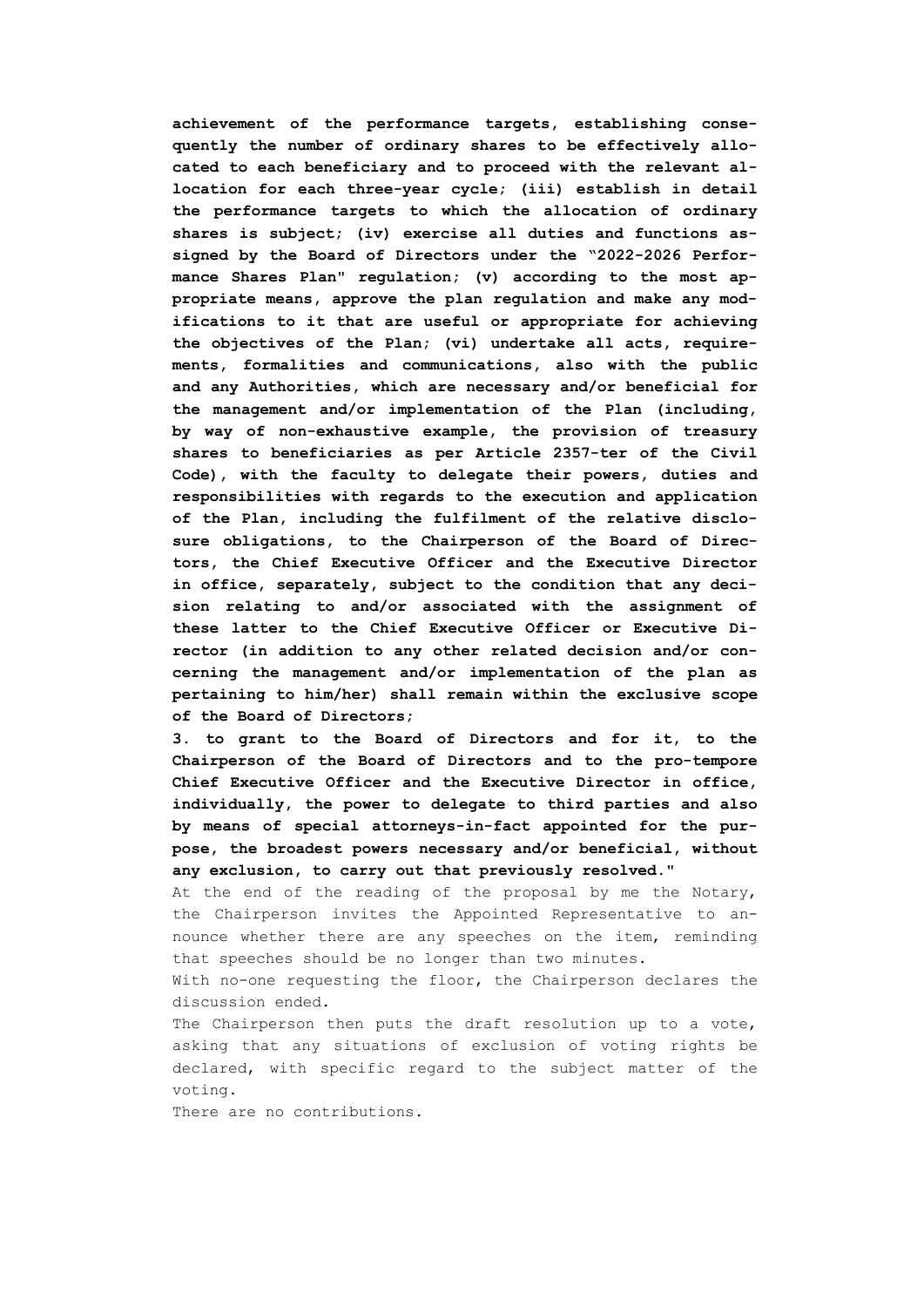The Chairperson asks the Appointed Representative to cast the votes; the Appointed Representative casts the relevant votes. With the usual tallies, the Chairperson declared the proposal read as approved, specifying the result as follows: Total of 30,701,830 shares represented at the Shareholders' Meeting, representing 46,865,542 votes In favour 41,778,249 votes representing 89.145% Against 5,087,293 votes representing 10.855% Abstaining 0 0 votes representing 0% Not voting  $\qquad \qquad 0$  votes representing  $\qquad \qquad 0\frac{8}{3}$ 

TOTAL 46,865,542 votes representing **100.00%** The provisions of law referred to in Art. 8 of the By-laws have been observed.

#### ============================

Since there is no further business before the session, and noone wishes to speak, the Chairperson thanks everyone for attending, extends his best wishes and gratitude to all FILA's workers and management, congratulating the Chief Executive Officer and Executive Director for the work undertaken and the results achieved, complimenting all personnel and declaring the Shareholders' Meeting of FILA S.p.A. of April 27, 2022 closed at the time of 11.25AM.

The following are appended hereto: as Appendix A, in a single envelope, the attendance sheets, which lists the proxies granted, with the results of each voting; as Appendix B, also in a single envelope, the reports by the Board of Directors pursuant to Article 125-*ter* of the CFA; as Appendix C, the envelope containing the directors' report, the consolidated financial statements for the year ended December 31, 2021, the separate financial statements for the year ended on that same date, the certifications pursuant to Article 154-*bis* of the CFA, the Board of Statutory Auditors' report and the independent auditors' report; as Appendix D, the remuneration report; and, as Appendix E the prospectus for the 2022-2026 Plan.